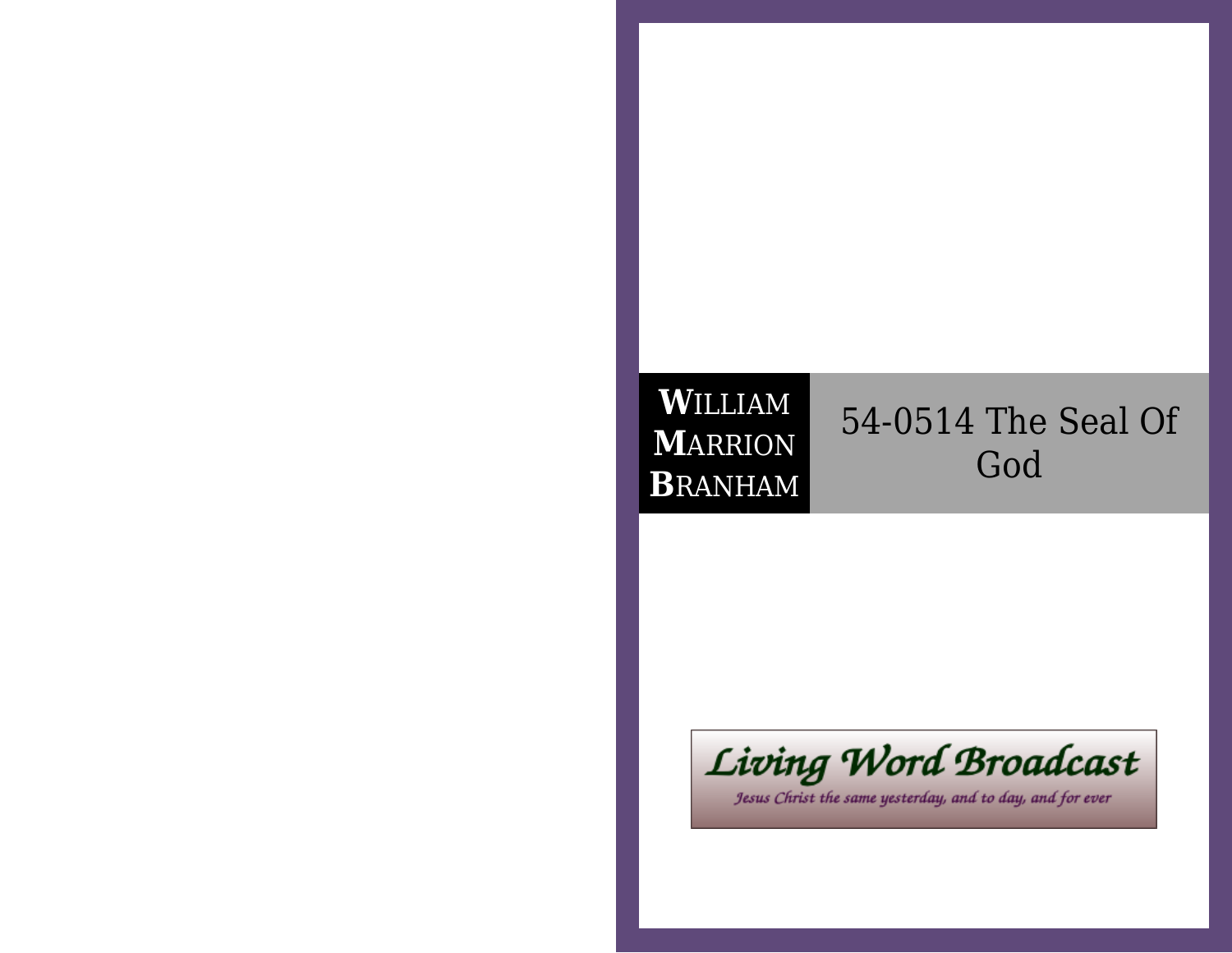# The Seal Of God

#### *[54-0514, The Seal Of God, Branham Tabernacle, Jeffersonville, IN, 115min]*

L-1 'Vival... just the old fashion kind that we used to have many years ago, and we're so thankful for it. And I appreciate this extra singing, all the singing, and these specials. "I've gone the last mile of the way; rest at the close of the day." That's where, perhaps, just setting here when they were singing it, looking out and seeing the sun as it's setting, the birds all singing low and softly, all is about over now, and they're going into rest, tomorrow morning to rise for a newday.

And that's the way it is with life: the working days soon passes by, and we lay down upon our couch. I like to talk to Him that day, just talk to Him, and gather my garments around me, and enter into this chamber, knowing this, like Saint Paul said of old, "I know Him in the power of His resurrection." And when He calls out from among the dead,I'll be called out with them: "Knowing Him in the power of His resurrection." Not knowing Him by word or by deed, butknowing Him in the power of His resurrection, that's one of our--our great hopes tonight, and the only hope that we have,is in the--that great resurrection of our Lord Jesus, and our preliminary resurrection we have now from death unto Life,by having Eternal Life through Jesus Christ. *[Philippians 3:10]*

L-2 Waiting, and glorious waiting, of all nature, till that day when He shall come the second time from the heaven, Who God will send in due season, and then these mortal bodies, that we groan in now, will take on immortality. "And we'll be changed and made like unto His own glorious body, for weshall see Him as He is."

 Then sin and sorrow, sin and death of this dark world shallcease,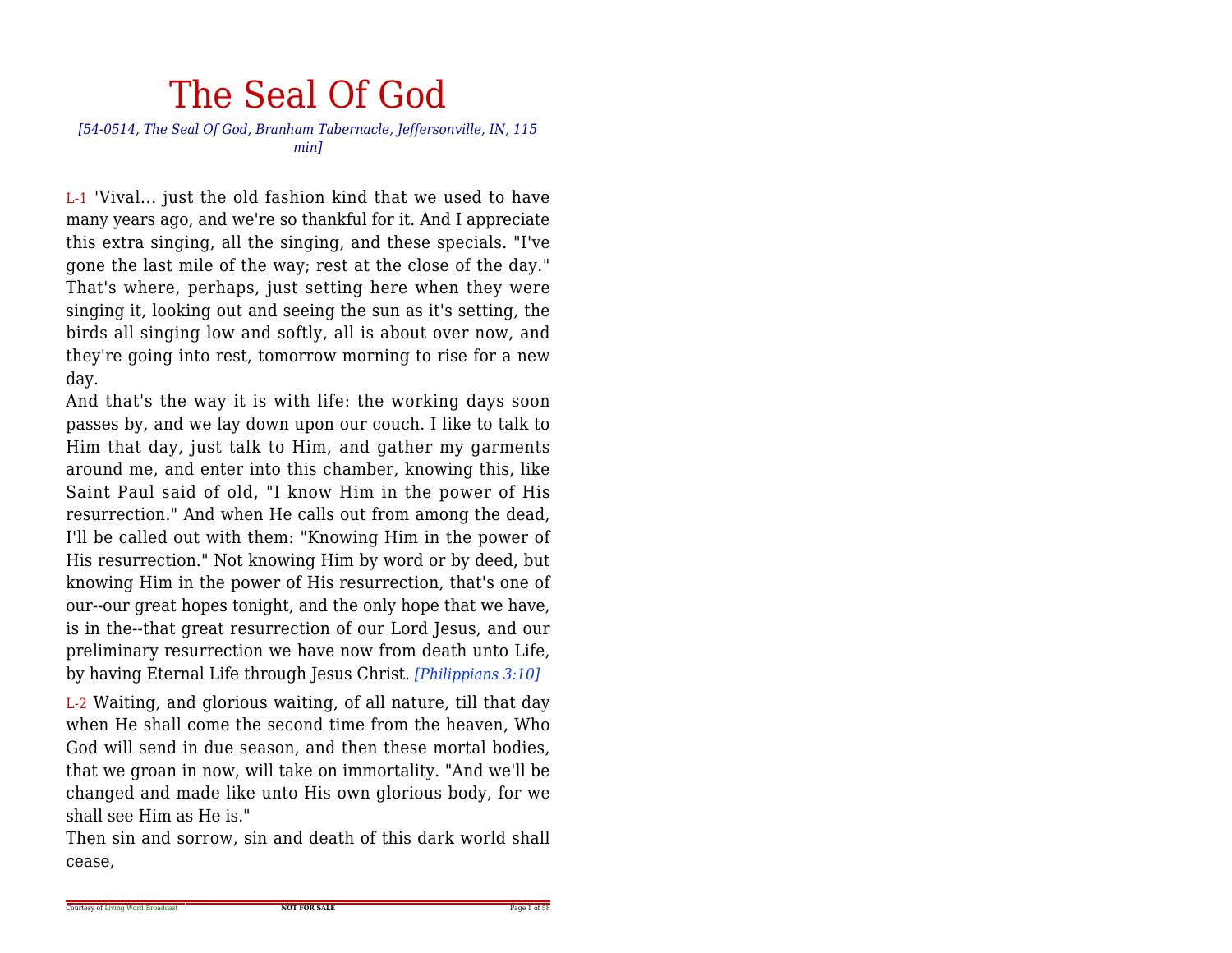#### **Courtesy ofLiving Word Broadcast**

P. O. Box 4951 Naperville, IL 60567 USA Email: thevoice1017@lwbcast.orghttp://www.lwbcast.org/

In this glorious reign with Jesus of a thousand years of peace. The birds are waiting for that. The trees are waiting for that.All nature is bending and weeping, waiting for that time,groaning to be clothed upon.

 My little girl, awhile ago, asked me a question. She said, "Daddy, what did this earth look like when God got throughwith it?"

 I said, "It was beautiful, honey. It was beautiful." And I said,"Someday it'll be like that again, when the curse is taken off. And then we'll... It'll be like it was in the beginning, a greatparadise of God. *[I John 3:2]*

L-3 Now, straight into the work. I was thinking now, the first night... This is the third night of out little revival. And we haven't had a healing campaign. It's just to relax, to just express our feelings, and teach the Gospel in the old fashion way. Same Gospel that I taught here, many, many years ago; haven't changed one bit. That's right. Just the same Gospel,not a bit of renewing or polishing up, just the same Gospel.

 Out in the services, being interdenominational, on the basis of being based in auditoriums, and many different denominations of people come together, you kind of hold yourself from doctrine, all but Divine healing, and of course, accepting of the Lord Jesus. But when you're in your home,like the home church here, you just feel like that you just take off your collar, and just simply preach just what youthink is right, and that's it.

And many times in here, we have, many times, people disagree. We can't expect everybody to agree with us on our church doctrines and things that we have. But we'd--may be the same thing if your pastor was preaching, but he would still be my brother...?... regardless. And everyone looks atthings in different views.

L-4 And in this week, seeing that I had to cancel out a week in Canada on account of a snowstorm, why, it give me theprivilege to get to come here to the Tabernacle for a few

**NOT FOR SALE**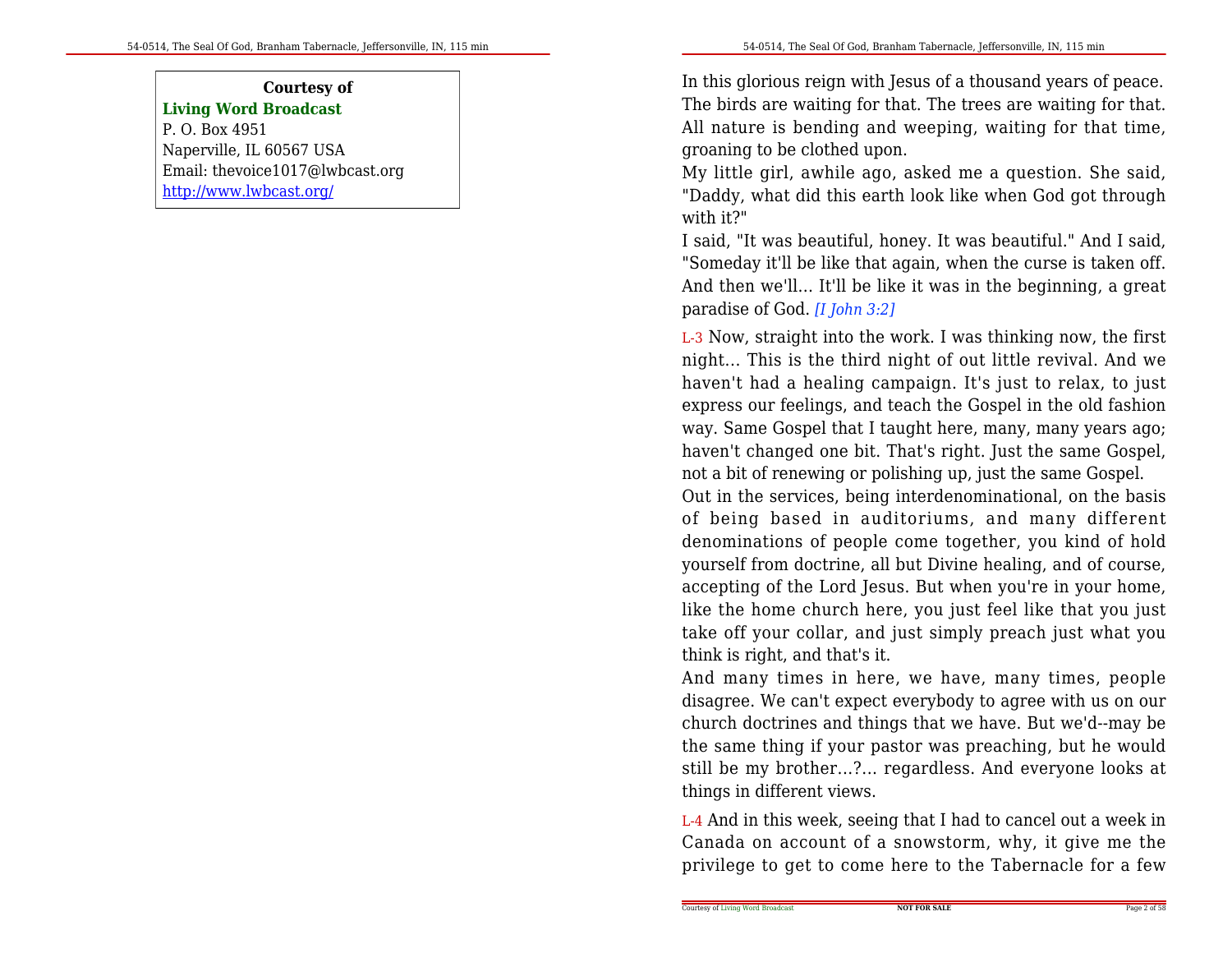night's revival, which I promised when I left. And I give it out,that there wasn't--not a healing service, just to preach the Gospel. Just... And all this, finding... I thought maybe we'd take a few nights on the Seven Church Ages. For I truly believe that we're living in the last church age, the last day,just before the coming of the Lord Jesus.

I always try to weigh myself, little church here, anywhere I've been speaking, because that the good Lord of heaven has give me a little bit of a ministry to--of on the supernatural side, as you understand. And people hang onto your word,and--and so I--I have to be very careful what statements I make. 'Cause if the Holy Spirit has granted this power of vision and discerning, which is inquestionable, and they hear you speak, they feel that you have some conception of what you're talking about, or God would never bless an error and send it out like that. See? So then you have to be very carefuland weigh it in the light of the Word all the time. And in that,if I make a mistake, I pray God forgive me, 'cause I don'tmean to. And I...

L-5 And any time in teaching, and especially in these deep subjects that we're in now, and last night on "The Mark of The Beast," and subjects like that, and tonight of "The Seal of God," the Mark of God, and so forth like that... I feel that,maybe, I might've many would kind of disagree with this, with what I teach on that. But I try to do it just as... not directing It to any church, any denomination, or any persons,not at all. God knows that. Just in the Light that I see if in,that's the way I speak it.

And there's not a church that names the Name of the Lord Jesus but what I love. That's not a person that could His Name, or have any respect for Him, but what I'd go to my death to do anything for them. That's right. No matter what brand of religion they're wearing, whether it's Methodist, Baptist, Catholic, whatever it may be, that wouldn't matter aounce to me. That's right. As long as they got respects to my

that bomb laying yonder in the hands of the very man thatYou said was given to destroy the world.

 O God, how can we reject any longer? How can we? When,we hear Your blessed Gospel ring out so clear, clearly, hear the Holy Spirit moving, see the Holy Spirit give signs and wonders: heal the sick, open the blind eyes, restore life to the dead: great wonders and signs: the Gospel being preached by illiterate, ignorant people, preached under the power and the demonstration of the Holy Ghost; signs and wonders afollowing the church. How much more!

 You said, "If you'd have knowed Moses, you'd have knowed My day." Hallelujah! So is it today, Lord. They see all kinds of signs of wars, and troubles, and everything. Let them turn back the pages of the dear old Bible, and see where themilepost is. We're at the end of the age.

L-114 O God, move Your Spirit upon these people. And as they leave from here tonight, may the Holy Ghost move with them. And tomorrow night, Lord, when we come down to this great altar call we're fixing to give; we pray that the altars wouldbe flocked full, the prayer rooms will be full.

 And may, Sunday morning, Lord, and Sunday night, we be baptizing the people here according to the Word of God. And may the Holy Ghost be falling upon that water, and doinggreat signs and wonders. Grant it, Father.

 Bless our dear pastor here. Bless the members. Bless the strangers in our gate. May we go home tonight and ponder these things in our heart, return back tomorrow night, rejoicing, bringing with us sheaves. We ask in Jesus Christ'sName. Amen.

 The Lord Jesus Christ bless each one of you. Shake one another's hands. Come back tomorrow night, bringing in your request and what you want, and lay it on the pulpit. May Godever anoint you, be with you! Amen. God bless...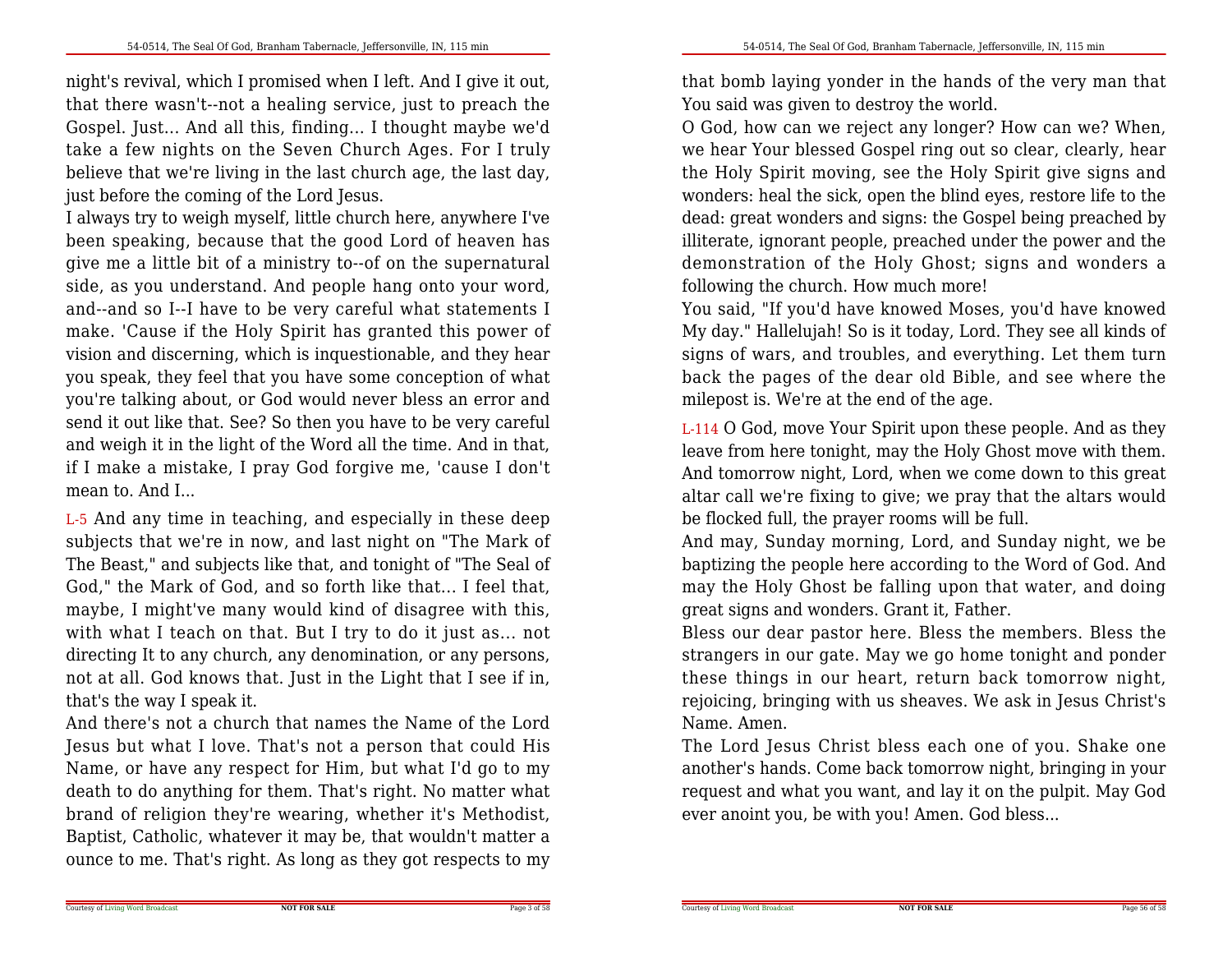*When the ones that's rejected the Saviour today,Will be asked to give a reason--What then?*

 Your job stood in your way. Your parents stood in your way. Your boyfriend stood in your way. Your girlfriend stood in the way. Your church stood in theway.

*What then? What then?*

*When the great Book is opened, what then?*

 When the ones that's rejecting this Message tonight,*You're going to... asked to give a reason--What then?*

What are you going to do about it? You know what the mark of the beast is. You know what the Seal of the God is. It's upto you. May the Lord bless you, while we stand.

L-112 Thy heavenly Father, let Thy mercies and blessings be upon the people. Let Thy Spirit move. And let Thy Holy Ghost shove down upon this people and give to them, Lord, the baptism of the Spirit. May every man and woman, boy and girl, in here, may they be so carried away tonight by the Holy Spirit, that they'll say, "God, take all I got. Take everything that I am. But let me serve You, my Lord. I'll lay aside everything. I'll give up self. I'll give up pride. I'll give upchurch. I'll give up everything."

 Not that they'd have to come out of their church, Lord, but they have to come out of the condition that they're living in.O God, send Methodists back to their church, on fire, to preach the Gospel; send Baptists back; send Campbellites back; send Catholics back. Lord God, send someone out of the Branham Tabernacle here, back to the tabernacle here, with a meek humble spirit, that'll go forth and speak, and love, and try to get the people in one accord again, so the Holy Spirit can come in and use the people. Send great signsand wonders. Anoint every believer. Forgive every sin.

L-113 O God, we see the signs appearing. We see the fig treeputting forth its buds. We know that the time is near. We see

## Lord.

L-6 But now, there is a blueprint. And now, every church teaches, perhaps, what their theology is of that church,believing that it's based upon a blueprint. Well now, many times that... in seeing those things, that it isn't just the way I read the blueprint. So then, I have a right in my own churchto lay out what I think is right.

 Here some time ago, a contractor... I was in Milltown, at the Milltown Baptist church, where we had a revival. Brother Wright and you all, I guess, remember Marion Lee. And he was very upset about something I taught on water baptism. Well, he went home, and he was upset about it. And he was acontractor.

 That night he dreamed a dream. The Lord showed him he was building a house, and he was to put a bay window on it.And so, instead of putting a bay window on it, he just put a porch, said, "That'll be all right." But when the owner of the house come up, said, "Tear it down to the foundation; startover again."

 So he had been taught something different from what the Bible taught, so he said, "I just might as well tear the foundation down and build it over again." I went home withhim that night, stayed all night at his house. So then we...

L-7 That is true. It's got to be laid. And teaching these subjects, I'm not a teacher. But and what I know of it, I like to explain It to others, and fellowship around the Word, while the Holy Spirit makes it real to our heart. And so, we justhave a great time doing it.

And just kind of resting up our dear pastor here, Brother Neville. To strangers in our gates, the man, here, is our pastor, Brother Neville, a man of God, a true servant of the Lord Jesus Christ. I don't say it because he's setting here. I say that at his back, or anywhere; he's been that way since I knowed him. He was strictly a Methodist, and I was strictly aBaptist, but we were brothers together, and so we both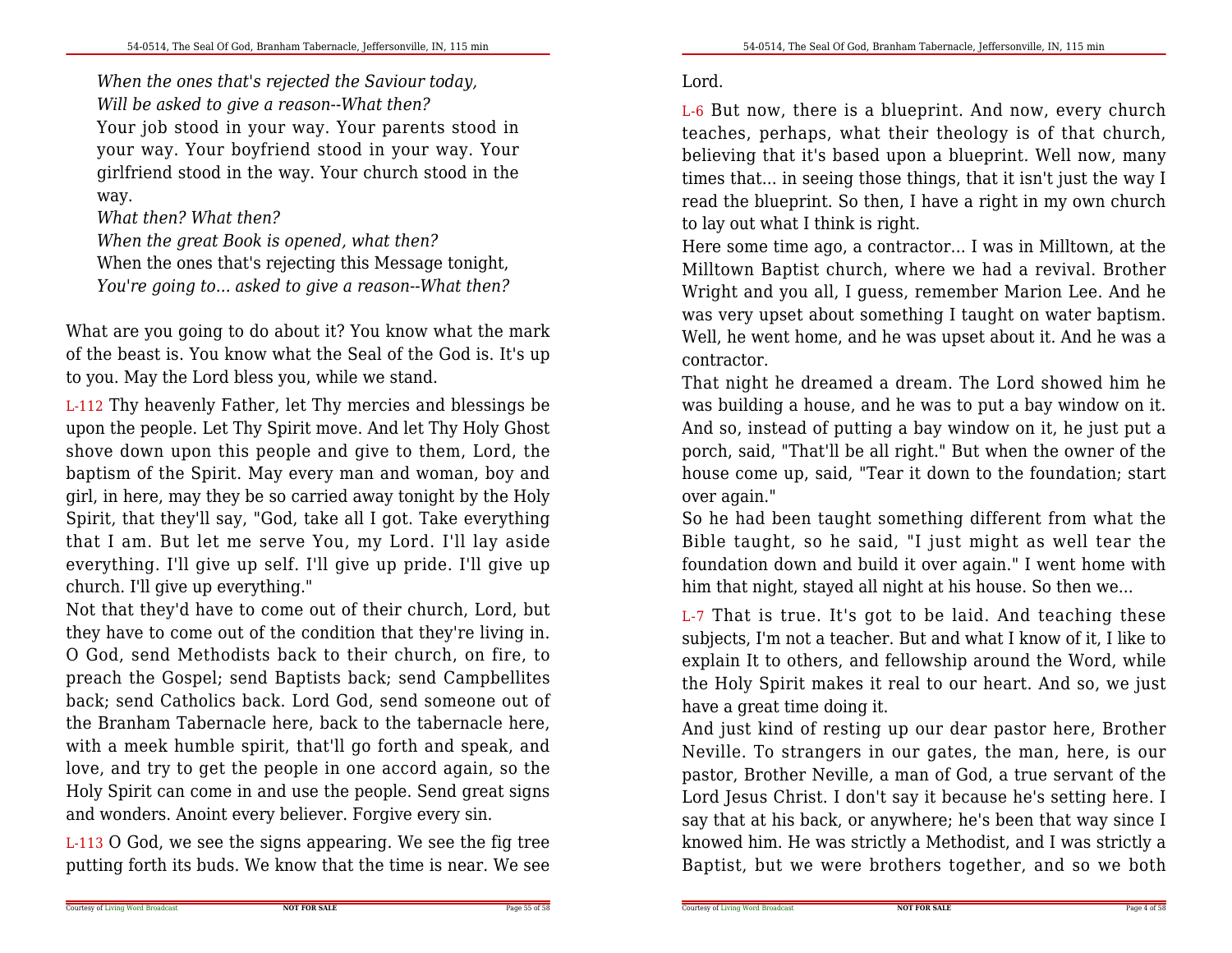54-0514, The Seal Of God, Branham Tabernacle, Jeffersonville, IN, 115 min

turned out to be holy-rollers. All right, isn't it, brother? Amen.[Brother Neville says, "Amen. Hallelujah."--Ed.] So we standin mutual ground.

L-8 Well, we...?... We're having a wonderful time in this way,just having fellowship one with another, while the Blood of Jesus Christ, God's Son, cleanses us from all unrighteousness." So we're having a great time, and we certainly appreciate the strangers in our gates, tonight, here. Our little revival, <sup>I</sup> guess you wonder why it wasn't advertised. Well, it was just a little time of jubilee for our church here, and that's the reason we perhaps maybe... I don't know how the Holy Spirit will lead, but maybe one night before we close here, we may have a healing service, ifthe Lord willing. And so I trust that He will grant that.

L-9 I've got to go back to Canada now, to continue in the revivals. And as all know, we got pretty heavy schedule, filled right up to the date of time going overseas. And the arrangements are already made to begin in Durban, South--in Johannesburg, South Africa, in September, about the third.And then we go on from there into Durban, and to India, and to Palestine, and Luxembourg, and Frankfurt, and Transjordan, and all through there. Get back home when the Lord leads back, when He tells us to come back. Then they're fixing another itinerary for New Zealand, and Australia, and down through there, and over into the east, to Japan, andthose countries there.

L-10 I feel that so many churches around here, where people (oh, my) just kind of proselyte with one another, and then,thousands of people has never even heard of Jesus the first time. And so, I feel that it's my feeling... Personally it's my duty to take the Message to them, the best that I can. Andnow as I...

Let me say again now, 'cause setting present, Methodist,Baptist, Catholic, Presbyterian, Pentecostal, Pilgrim Holiness,

soul, as it was, with prayer, and say, "Lord Jesus, check up on me. Let me take inventory tonight, before I go to bed, and find out what's the matter with me. I've been professing for years, and I don't see these things that Jesus said, that He would be with me, and these things would go on, I don't seeit. What's the matter, Lord Jesus?"

L-110 Be honest. Be sincere. Come down and talk to Him, as face to face with a brother. He will reveal you. He will tellyou. Tear your soul apart, and lay it out there, and say, "Lord Jesus, if it cost me my family, if it cost me my life, if it cost my job, if it cost my membership, if it cost my prestige in thecity, I'll take the way with the Lord's despised few."

 Now remember, Jesus said, "Strait is the gate, and narrow is the way, and but few there will be that'll find it. For broad is the way that leads to destructions." "A million more in '54." Broad is the gate that leads to destructions, and many there be that go in thereat." That's right. "He that will lose his life for My sake shall find it. He that loves father, mother, sister,brother, or anything, better than Me, is not worthy to be called Mine. He will put his hand on a plow and start forward, even turn to look back, is not worthy of the plowing." *[Matthew 7:14]*, *[Matthew 10:36-42]*, *[Matthew 16:25]*,*[Mark 10:29]*, *[Luke 9:23-27]*

L-111 Brother, one of these days, the last Holy Ghost anointed Gospel sermon will be preached. One of these days, the last gun will fire. One of these days, the last song will be sung.One of these days, the last prayer will be prayed. One of these days, the doors of the Tabernacle will be closed for the last time; the Bible will be closed on the pulpit. And you'll stand in the Presence of God to give an account for what you've heard tonight. What then? What then? When the great Book is opened, what then? When tonight comes on record,what then? Oh, as the song says:

**NOT FOR SALE**

*What then?*

Courtesy of Living Word Broadcast

*When the great Book is opened, what then?*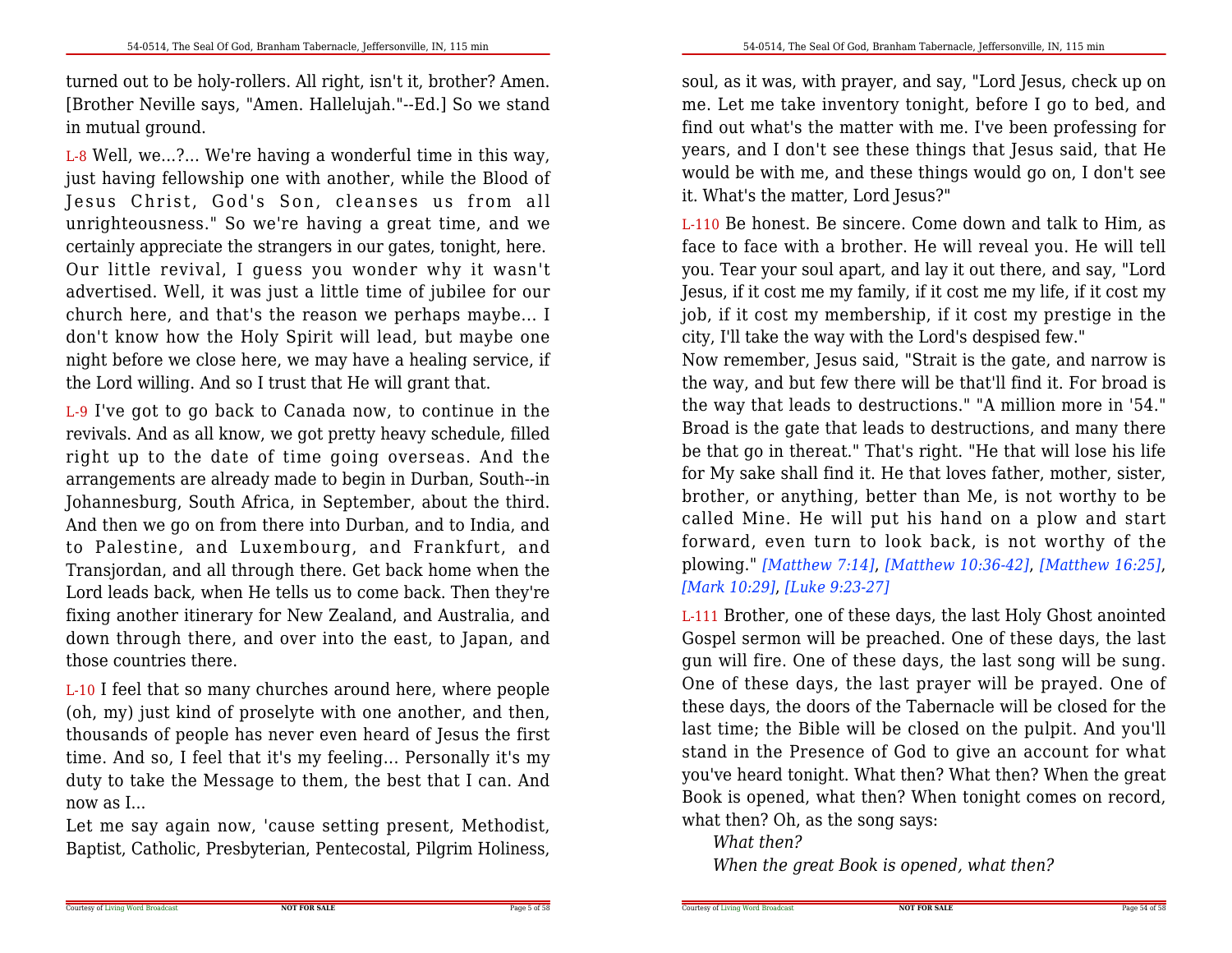they condemn It and turn It down. And you laugh at the Catholic. You ain't got no right to laugh at the Catholic. 'Cause if she was a whore, the Bible said you're a harlot inthe same confederation.

"Come out from among it, My people! Be ye separated," saith God, "and I will receive you unto Myself." That's right. *[IThessalonians 4:14-18]*, *[Matthew 15:14]*, *[II Corinthians 6:17]*

L-108 Oh, why can't this Branham Tabernacle come out of our wrinkle? I want to know if you people around here believe this Gospel... And It's been preached, and you've seen It,signs and wonders, and confirmed. And everything the Lord has spoke, has come to pass. Then what's the matter around here, when I hear there's contentions among you, when I hear there's strife? I want you to write out what's the matter from the depths of your heart, and lay it on this platformpulpit tomorrow night.

 I want to see why this church can't be carried away with the power of God, and the baptism of the Holy Ghost, with signs and wonders. What's the matter? Your pastor believes It. You believe It. So what's wrong here? There's something wrong. This should be a lighthouse of the world; this should be a place where the powers of God, and weeping and crying, and seeking for God, ought to be going on day and night. Whycan't we have it?

L-109 "I will, that you will not," said Jesus. "You would not. Come and buy of Me. I know you say," He said, "ye are rich,had need of nothing," talking to the churches. Said, "You say, 'I'm rich, and I have need of nothing. We're build an organization.' And you don't know, but you are wretched, poor, miserable, blind, and naked, and don't know it." If a man is in that fix and knows it, he will help himself. But when you're that way and don't know it... And Christ said that the churches in this day would be that way and wouldn't know it.*[Revelation 3:14-21]*

Pinch your spiritual being, my dear, dear brother. Pinch your

Nazarene, setting around, and that's what we're made... I believe that's the way heaven's going to be too, kind of, thewhole group of us setting there.

L-11 And now on these messages, like "The Mark of the Beast," and today when there is such a confusion... Did you understand it last night. If you did, say, "Amen." [Congregation says, "Amen." --Ed.] Now, we're going to speak tonight on the Mark of God, or "The Seal of God." Now, werealize...

 Now, I just not trying to preach out of two Bibles; one is plenty. But I got one of them here for a purpose of little footnotes, and so forth, of reference, if someone should ask a question. And now, tomorrow night, if the Lord willing... After preaching the first night on "The Seven Church Ages," seeing where we were--we're at, positionally, in the day thatwe're living...

 Last night, on the greatest criminal there is in the world, The Mark of the Beast, and tonight, on the greatest blessing thereis in the world, The Seal of God...

L-12 Tomorrow night, I'm going to give you a chance to shoot at me, now. Tomorrow night is the questions, and things that you don't understand concerning what's been preached. You've been gentlemen and lady enough, or Christian enough, I'd say, to hold your peace in the time of the services. I want you to write out, tomorrow night when you come to church, and come just as early as you can, 'cause I'llhave to come early to read and kind of answer it back, ofwhat your question is concerning the Scripture.

 Then Sunday morning is the regular Sunday school. Sunday evening, perhaps Sunday evening is baptismal service. There's some people to be baptized. And then Sunday night, we'll perhaps, either have a Gospel message or a healing service. We'll see whatever the Lord leads for that night, forSunday night, the message on that.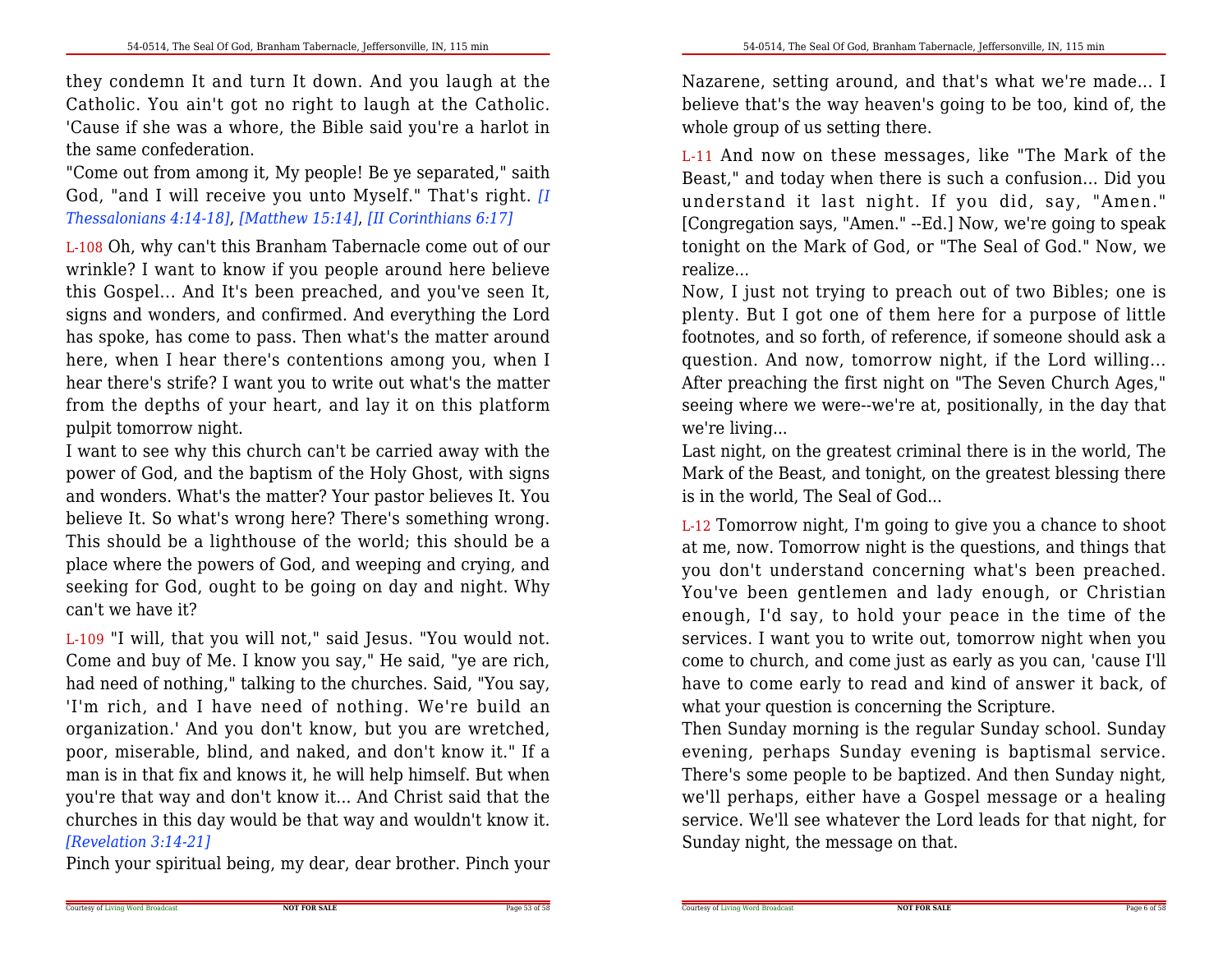L-13 Now we find, before we approach this, that, "There is no man in heaven, no man was on earth, or no man beneath the earth, was worthy to take the Book, or to open It, or to loose the Seals thereof." No man! John saw it in the Revelation.And we're teaching Revelations now. And John wept. But there was a Lamb that had been slain from the foundation of the world; He was worthy to come and take the Book out of the right hand of Him that set upon the throne, and to open the Book, and to loose the Seals thereof. And that Lamb, of course, was Jesus Christ, the Son of God. And now, if He isthe only One that's worthy... *[Revelation 5:1-5]*

 He lived here once with us on earth in the form of a Man.God lived in His Son, Christ Jesus, as the God-man. And He returned into glory, leaving this Word, "A little while and the world will see Me no more. Yet, ye shall see Me, for I will be with you, even in you, to the end of the world." The Person of the Holy Spirit, God, returning in the form He... Jesus said, "I came from God; I go to God." He came out of eternity,stepped down into time, went out of time, back into eternity.And the world knew Him not. "He was in the world, the world was made by Him, and the world knew Him not. But as many as received Him, they--give them the power to become sonsof God." *[John 14:19]*, *[Matthew 28:20]*, *[John 1:10-12]*

L-14 And now, now Jesus Christ is with us; "Yet a little while and the world seeth Me no more, yet ye shall see Me." Now, there's going to be a world that doesn't see Him, and there's going to be a "he" that does see, "For I... ('I' is a personal pronoun.), I will be with you, even in you, to the end of the world." And ye, the believers will see Him plumb on to theend of the world.

Hebrews 13:8, said, "Jesus Christ, the same yesterday, today, and forever." Watch Him in His power, the same Lord Jesus,the same love, the same wonders, the same signs that followed Him, moving right on down. He's in the mysticalBody now, the Body of the resurrected ones from sin unto God. "Who are these that come up out of the great tribulation? Washed their robes in the Blood of the Lamb. They are before God, without spot." Amen. *[I Corinthians15:51-58]*

L-106 Mark of the beast, confederation of churches, Catholicism, all bound together, go into chaos. The remnant,the Holy Ghost Bride...

And the people today that are laughing at speaking in tongues, that are laughing at Divine healing, that are laughing at prophecy, that are laughing at the manifestation of the Spirit; and the same spirit that dominated those Jews back here, that blasphemed the Holy Ghost back there, and died under Divine judgment... This United States is bound for Divine judgment under the power of the Holy Ghost. They've condemned, and make fun, and turned out, and call us "holyrollers" and everything else. But the hour is here when Godwill pour out His divine judgment. Amen.

L-107 Get ready. [Blank.spot.on.tape--Ed.]...?... The only safe place there is today is in Christ Jesus. God bless you. If you're not in, press till you get in. "Those that are in Christ Jesuswill God bring with Him in the second coming."

 Without the Seal of God, which is the baptism of the Holy Ghost, confederation of apostasy is the mark of the beast.That's THUS SAITH THE LORD. See what I mean? But these religious teachers are trying to put it on communism, when they don't realize it's working right in their own midst. He said, "They'll be blind leaders of the blind," He said, "willhave eyes, and can't see." Said, "You do in your traditions, speaks the doctrine of men, make commandments of men,making the commandments of God of non effect." *[Matthew15:3, 6, 9]*, *[Mark 7:7-8]*

You'll laugh at the Catholic for setting up their catechism, and your men goes right up here to some conference or something, and decide whether they can receive Divinehealing, or the baptism of the Spirit, and these things. And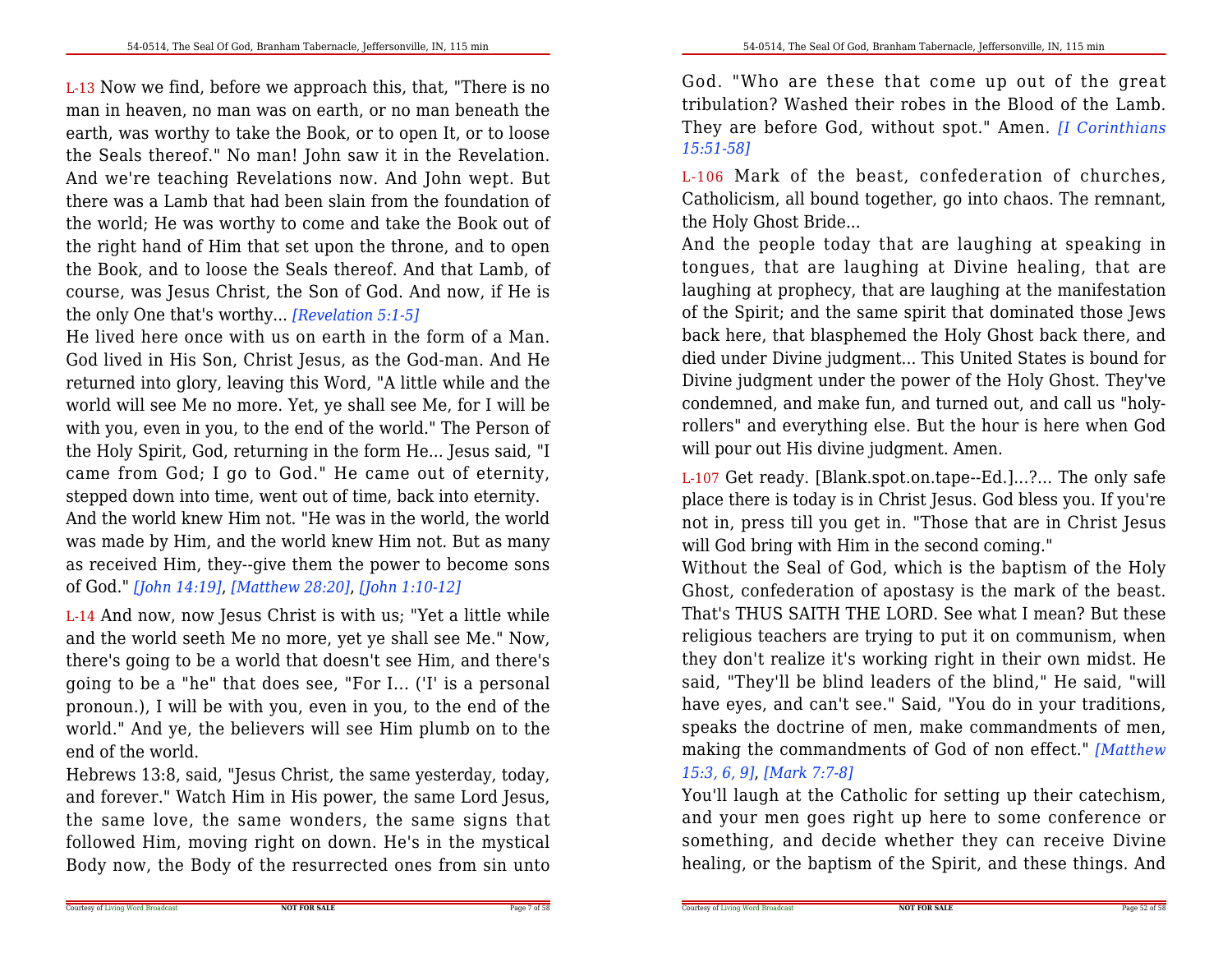L-104 Now, watch Him, said, "Hold it," until what? The eleventh-hour people could come in, the last calling of the Gentiles. Mother worked there; dad and them worked here;grandmother worked back there. This is our age, the eleventh hour. That World War stopped on the eleventh month in the year, the eleventh day of the month, the eleventh hour in the day, the eleventh minute in the hour,that the eleventh-hour people might come in. What?... Receive the same baptism of the Holy Ghost that they did back there in the beginning, to bring back the power and the resurrection of the Lord Jesus Christ, same signs andwonders.

What is it? The wars are struggling here, struggling there, struggling here, struggling there, trying to... The atomic bombs and everything else are being built up, but they can't do it. They can't do it until the Jews gets a visitation of the baptism of the Holy Ghost. The Angel said, "Hold it, till we seal the servants," not the Bride. The Gentiles never was a servant; we are sons and daughters. That's the servants, the Jews, Abraham was God's servant. Hallelujah! *[Matthew20:1-16]*, *[II Corinthians 6:18]*

L-105 Now, now we find thousands times thousands of Jews. God hardened Pharaoh's heart to drive them to Palestine.God hardened Hitler's heart, Mussolini's heart, Stalin's heart. He's driving by force into Palestine, not knowing what he'sdoing, working right in the hands of God.

Them hundred and forty-four thousand will stand yonder. And one of these days, some Divine, holy, anointed prophet of God will go over there with signs and wonders. Those Jews will say, "That's what I'm looking for." Yes, sir. And God willbaptize a hundred and forty-four thousand Jews. *[Revelation7:4]*

 And the Rapture will come; the Gentile age will cease. The atomic bomb will explode and take the world. And the Gentilechurch will be raptured up to stand there in the Presence of Life. He lives in them. *[John 14:19]*, *[Hebrews 13:8]*, *[Matthew28:20]*

L-15 God in His great glory, God condescending, coming from the Pillar of Fire no man could touch, down into a form of human flesh where he could touch... But He was born of virgin. Then, out there, giving His life to be crucified, to cleanse sinful man, and He could live right among men. What love that God has for man, that He unfolded Himself down to make a clean place that He could live and love among men and women. It's beautiful. That's our Father. May we talk to Him just now, the Author of the Book, before we turn thepages.

L-16 Our kind heavenly Father, we come to Thee tonight in the way that has been promised to us, "If you ask Me anything in My Name, that I'll do." So we have no righteousness: we have nothing that we can offer, only we come in the Name of the Lord Jesus' Name, that Youpromised to hear through this Name.

Then we ask You, knowing that we have here under consideration tonight, one of the most outstanding subjects of the day: the Seal of God. Father, we pray, Lord, knowing that this little group of people that's gathered here, if I should mislead them, I'll give an account for it at the day of judgment. And last evening, on, The Mark of the Beast, O Father, we pray that You guide and direct those words. May It not return void, but may It accomplish that which It waspurposed for when It was written in the Book. *[John 14:13-14]*

L-17 And now, come, Holy One, take the Word of God right out of the Bible, speak It through mortal lips, unto mortalears, and circumcise both the speaking and hearing, that we might accomplish something by this gathering together tonight, knowing that there may be some here, if the worldstands another year, will not be mortals on earth.

And now, we're at the house of correction, at the house ofGod, where we're to stand for correction. And may the Holy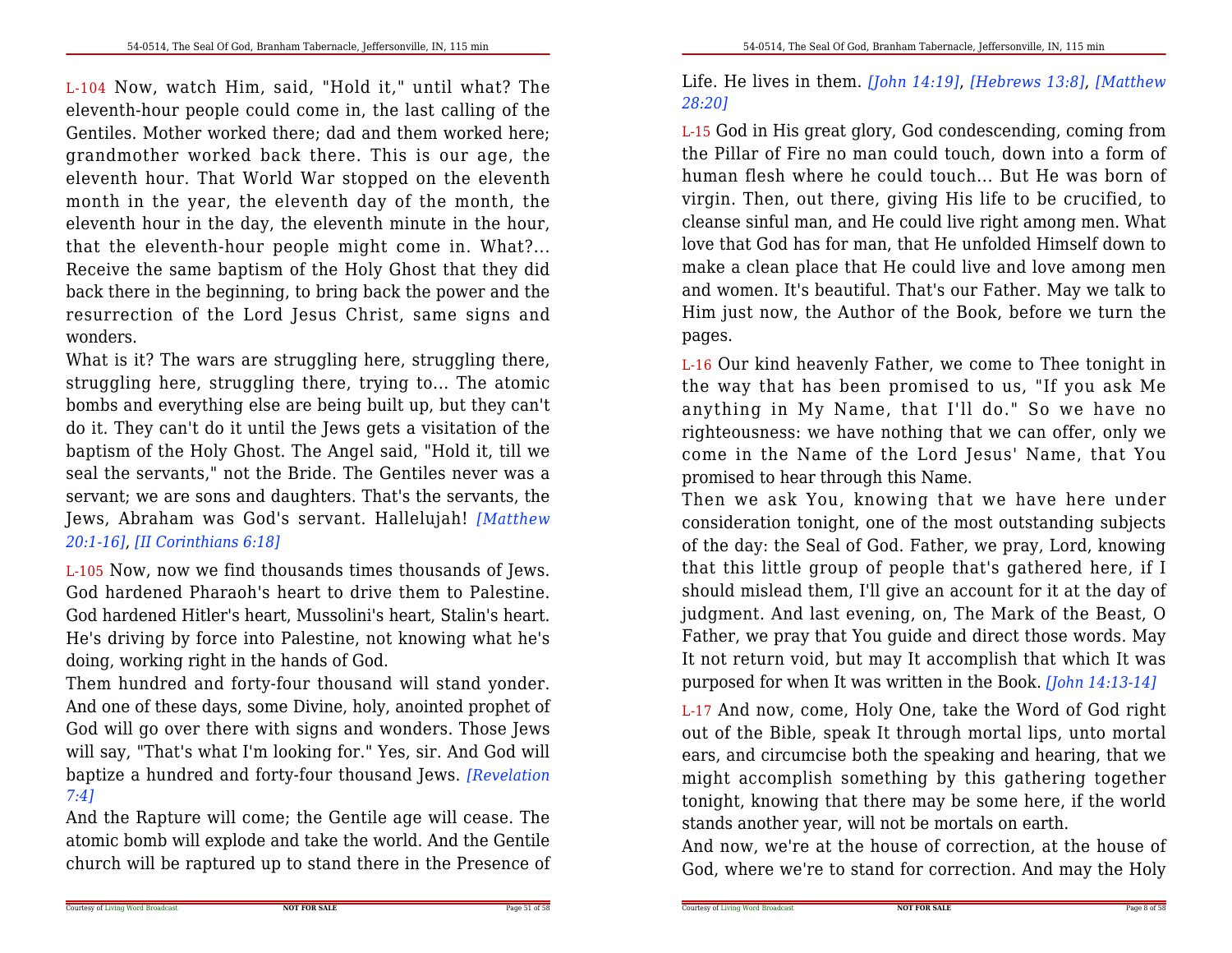Spirit correct me and close my mouth, as You did the lions'mouth, with Daniel. And Thou knowest my heart, if one word I should speak contrary or within myself, may the Holy Spirit unctionize every Word. Just stand as a empty vessel, and may He speak the Word of God tonight; for our hungry hearts are longing to hear from Him. And may He, Who wrote the Bible,come and interpret It to Your humble servants here. We askin Jesus' Name. Amen.

L-18 Now, for just a little background to start off tonight withThe Seal of God...

Don't forget, tomorrow night, we want you to get your questions. And write it out plainly, and lay it up on theplatform, early, or on the pulpit, early as you can.

 Now, this great subject we had last night... The first night,before last, was the Church and the church age, how that we seen Jesus standing in the midst of the seven golden candlesticks, to look upon as Jasper and Sardius stone, the Beginning and the Ending, Reuben and Benjamin. See the seven candlesticks, or seven lampstands standing, and a rainbow over it as a covenant, and how He was--appeared. And His Voice was the Voice of many waters: both Christ and the Church speaking together; with a golden girdle around about the breast part of the Church, covered over, holding,the Gospel holding the righteousness of Christ over the Church. Standing on the brass foundation, Divine judgment,God poured out His Divine judgment upon Christ, and Hesuffered, the Innocent for the guilty.

L-19 Then, seeing how it begin with the church of Ephesus,then the second church age, the third church age, the fourth church age, the fifteen hundred years of dark ages, out through the Lutheran Age, and Philadelphian Age, and down into the Laodicean Age, the last age. Seeing the Old Testament, how they were perfectly typed at the beginning in Solomon, on down through in the time of Ahab, the darkage... And found out, as Jezebel, Ahab, a borderline preacher,

tree putting forth branches, know the time is nigh." And when you see the Jews returning to Palestine, know the time is nigh. This generation will not pass off till all things be fulfilled." And brethren, the last seven years is the first time that the Jewish flag has ever flown in two thousand years over Jerusalem, yes, twenty-five hundred years. Amen. TheJews wasn't right where it could...?... but He said, "Hold!" Hold, why? Why hold? Watch, they was some Gentiles yet,between the age of Wesley and the age of Pentecost, had to come in. Before Pentecost went into the Laodicean Church Age, there was "an open door" set before the church--open door to, "Whosoever will let him come and drink from the fountain of the waters of Life, freely." Open door, set. Oh, my! And He said, "Hold it!" Why? *[Revelation 7:1-2]*, *[Matthew24:32]*, *[Mark 13:28]*, *[Revelation 21:6]*

L-103 Jesus said, "A man went out, and he worked. And another man went out in another hour, and he worked.Another man went out and worked. And one man went out at the eleventh hour. And when he stopped at the eleventh hour, he give every one of them the same portion, the eleventh hour. They wondered why. Why did he, got theeleventh hour, everyone coming in?

 Martin Luther's that worked... walked under Luther's dispensation, died in grace...?... others, shouting Methodists, that died under Wesley's age, died in grace. We're living in another age, not back there, here! Mother used to go in an ox cart, and we go in a model V-8 Ford, almost jet propelled. That's right. We're living in a different age altogether. And we're living in a different dispensation. We're living in the day of the restoration of the powers of God, and Christ said would be the powers yonder like they did in the beginning. We're living in another age. Don't look back there to Wesley,Methodists, and all those, Baptists, and Presbyterians. Look here to Jesus Christ, the Author and Finisher of the faith ofthe Bible. Hallelujah. *[Hebrews 12:2]*, *[Matthew 20:1-16]*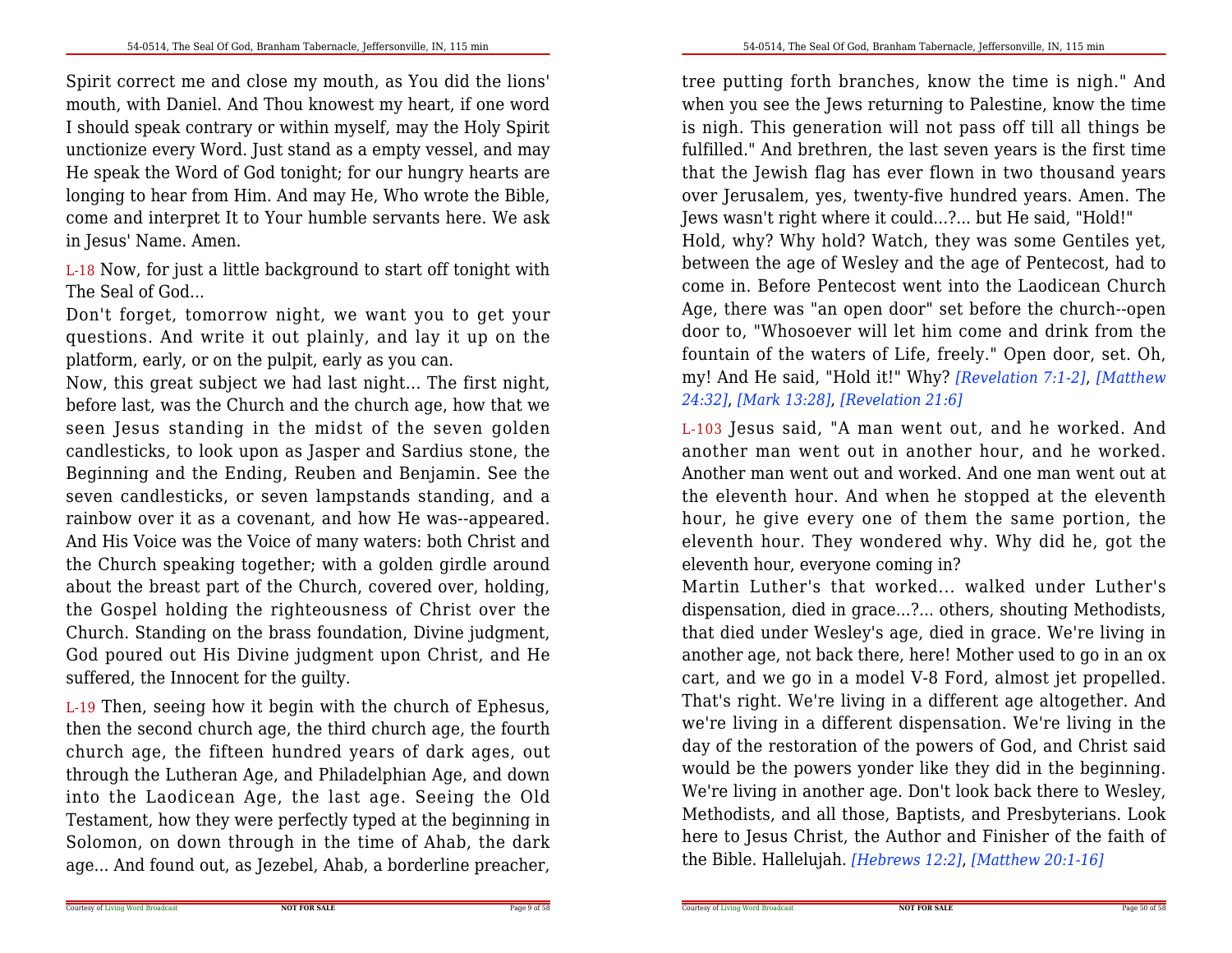word "sanctify" means "cleaned, and set aside for service."But set aside for service, don't mean you're in service.

 And then Jesus said, "Blessed are ye when you hunger and thirst for righteousness, for you shall be filled." See, the Holy Ghost came on the sanctified, real, true, sanctified believers.And signs and wonders begin to manifest themself, as soon as that sanctified vessel had got right, and the Holy Ghost gotinto it. See what I mean? *[Matthew 5:6]*

L-101 You can't bring oil of that bottle 'less there's oil in there, no matter how clean the bottle is. You can't bring speaking in tongues, and Divine healing, and powers of God, out of something that there's nothing in. The Holy Ghost had to bebrought then.

 Look, about forty years ago... Let's think back. We look,around... Watch close. There was a great rumor went forth, a World War I; first time in all the world's history, a world war. Where was he starting for? Right straight into Germany.What happened? Strange; no one knows till this day, how it stopped. Nobody knows. Read "The Decline of the World War." Every volume, I've read it. There's not one person... The only thing they knowed, there was an order come forth,"Surrender!" No one knows who give it. Why?

 Oh, God! You're going to call me "holy-roller," anyhow, so I might as well act my feelings. Look. How thankful I am forthe Holy Spirit to be here at the platform, to reveal.

L-102 Notice. Watch. They went forth, every man coming to the world, slaughtering weapons, to utterly destroy everything in a world's war. But all of a sudden it stopped.Revelations the 7th chapter, said, "I saw the four Angels coming down with their slaughtering weapons. And there went a Man coming from the East, having the seal of theliving God, said, 'Hold the four winds! Hold it!'"

 Why? The Jews ain't in the right place yet. Glory! The Jews ain't in the right place, as God promised. He told them wherethey would be setting yonder. He said, "When you see the fig or a man who was on and off, just like a lot of lukewarm church members today, people, on and off: in the church today, tomorrow you can expect them anywhere, compromising, letting down, going with the world, yet calling themselves Christians... And Ahab, in that condition, fell for a beautiful little woman, though wicked as all get out, and wedded her, and brought idolatry into Israel, right in thedarkest times of Israel, dark age.

Now, we find out that they come out of there with a brass stand, and on out, and finally lukewarm, down till God spuedthem from His mouth and accepted the Gentiles.

L-20 And now, we find out that they start off from the first, the--the Ephesian Church, in the beginning in the church age; the next church age begin to cool off, and get lukewarm,went on in, and the dark age. And just as--as that day, Ahab marrying an idolater, Jezebel, and brought idolatry into Israel, then Protestantism married Romanism, Catholicism,and brought idolatry into the church. Come out through Martin Luther, down through John Wesley, over into Pentecost, and out, spued from God's mouth, and God turnedit back to the Jew again, just as perfect.

L-21 Now, I know I'm... You say, now... I'm a typologist; that's right. 'Cause I know... I know one thing: If I'm going towards my shadow, and I see what my shadow looks like, I have some conception of what I look like. Whether I'm a fourfooted beast, or a feathered bird, or whatever it is, it'llshadow.

 And the Old Testament was a shadow of the New. We got it last night in Revelations 12: the woman with the law under her feet, the moon and the sun at her head, and a type. How,all those things, Hebrews the 11th chapter tells us, they were all types and shadows. I believe, the Hebrews 12, saying, "Seeing that we're compassed about with such a great cloud of witnesses, let us lay aside every weight, and the sin thatdoes so easily beset us, that we might run with patience the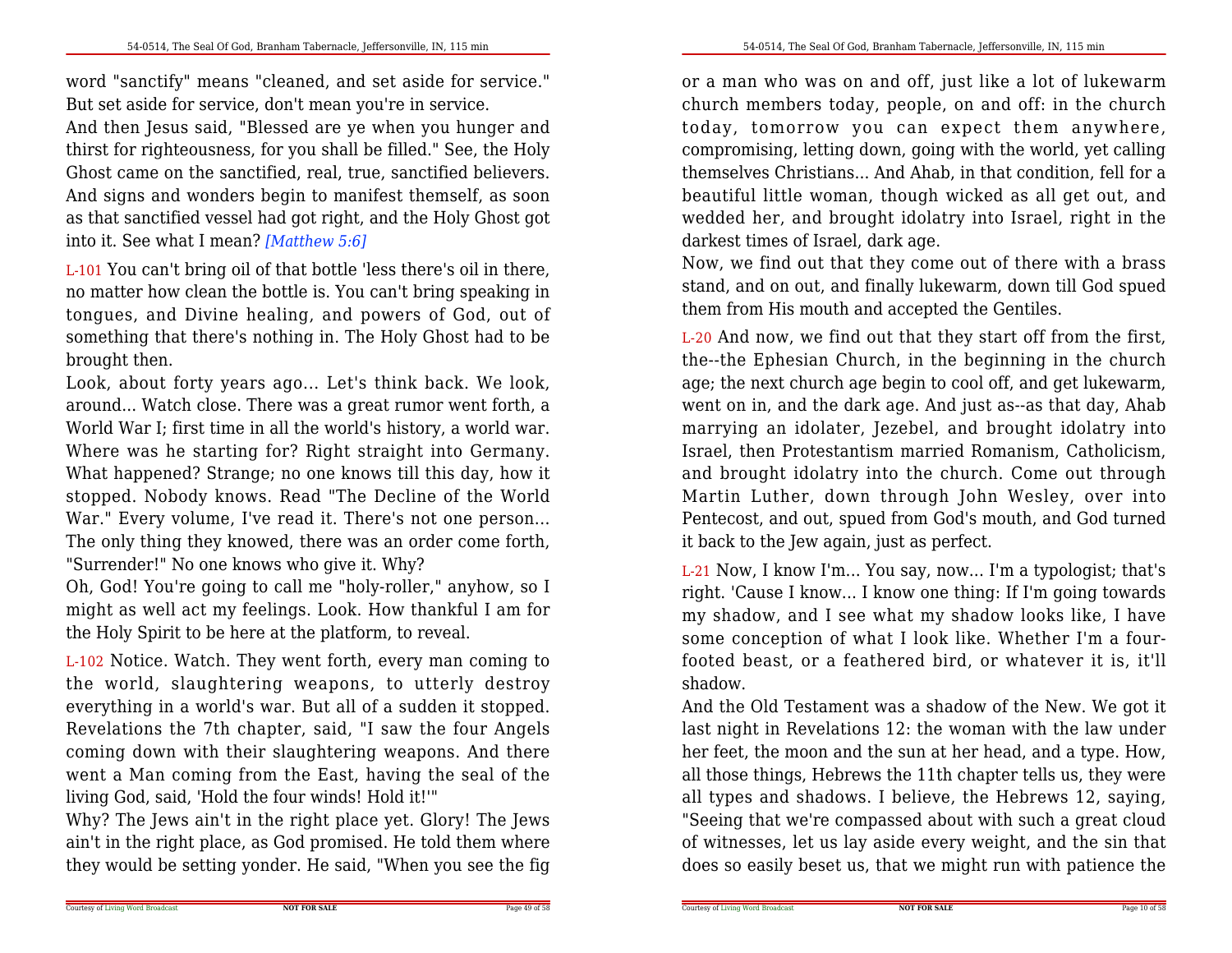race set before us." Now, we seen those things. *[Hebrews12:1]*, *[Revelation 12:1]*

L-22 Then last evening we picked up back here to find out, or- -or evening before last... We find out then, that the first church, how it started off. It was inaugurated and begin at the day of Pentecost, where the Holy Spirit was poured out upon believers. And we saw the reaction of these believers,and how It acted upon them, and what they did, and the signsand wonders that followed them. *[Acts 2:1-12]*

 Then we find, at the closing of that church age, about three hundred years, they sprung up a heresy among them, called the doctrine of the--of the Nicolaitane. Then we find out, it was deeds to begin with. In the next church age, it become a doctrine. And then become a persecution in the dark age.Then come out on the other side, over here, and found out that it hatched right out with the Protestant churches thatcome out. *[Revelation 3:14-21]*

L-23 Then we goes back again there and find out how all the lukewarms over here in the end of the age, at this side, how it all cools off. Just like it did under the Jews, so is it doing under Gentiles: cooling off as it's going this a way, theshadows dimming out.

 Just like it was, the days of Wesley, and we brought that in last night, and Luther. What a great revival you had, but the next round it begin to cool off. The next round it got cooler. And now it's just a bunch of creeds and forms. That's allthere is to it. See? And that's the way it's been all the wayalong. So then we've taught that.

L-24 Now, close now, listen, so that you'll be sure to remember. I'm not condemning Catholic people; I'm not condemning Protestant people, for out of both and all of them comes the seed of God by election. Those who are ordained to Life will see It and walk in It. Those who cannot see, walkin darkness. That's up to God. God does it. He swore and

wind, God going before. *[Acts 2:1-12]*, *[II Samuel 5:22-25]*, *[IChronicles 14:13-16]*

L-98 And suddenly there appeared unto them Holy Ghost and power. Out through the streets they went, leaping and jumping, and speaking in tongues, and stammering of lips,and shouting, and acting like a drunkard; everybody justrejoicing and praising the Lord God. Isn't that right?

 That's the way God does when He sends His power down with the baptism of the Holy Ghost. It moved in right there,and away went the Message! Hallelujah! And they shouted,and screamed, and spoke in tongues; they went out there.And that was the Mark that God put upon the people. Is that right? God put the Mark, and that's the kind of a Mark God is going to put on His people today, the same Seal of God that went on them there, under the baptism of the Holy Ghost,was the Seal of God. *[Acts 2:1-12]*, *[Ephesians 4:30]*

L-99 I want to ask you something, church. The Bible says that the Mark of God in that day, was the baptism of the Holy Ghost. The Seal that was on the people to make them different from the others, was the baptism of the Holy Ghost.That right? The New Testament said, in Ephesians 4:30, that the Holy Ghost is the Seal of God for the people in the last days, unto your eternal destination. That right? Then theHoly Ghost was right.

 Now, we had the Methodist age; we had the Baptist age; we had justification; we had sanctification. We had all these things, coming along. And right about forty years ago, the baptism of the Holy Ghost was first learned in the United States. That right? About forty years ago, when people beginto receive... *[Ephesians 4:30]*

L-100 Now, they used to call it the second definite work of grace, sanctification. Sanctification is right. A vessel must first be took up, picked up. It's all full of mud. It's justified,because the--the man has picked it up.

The next thing, it's got to be--cleaned and scoured out. The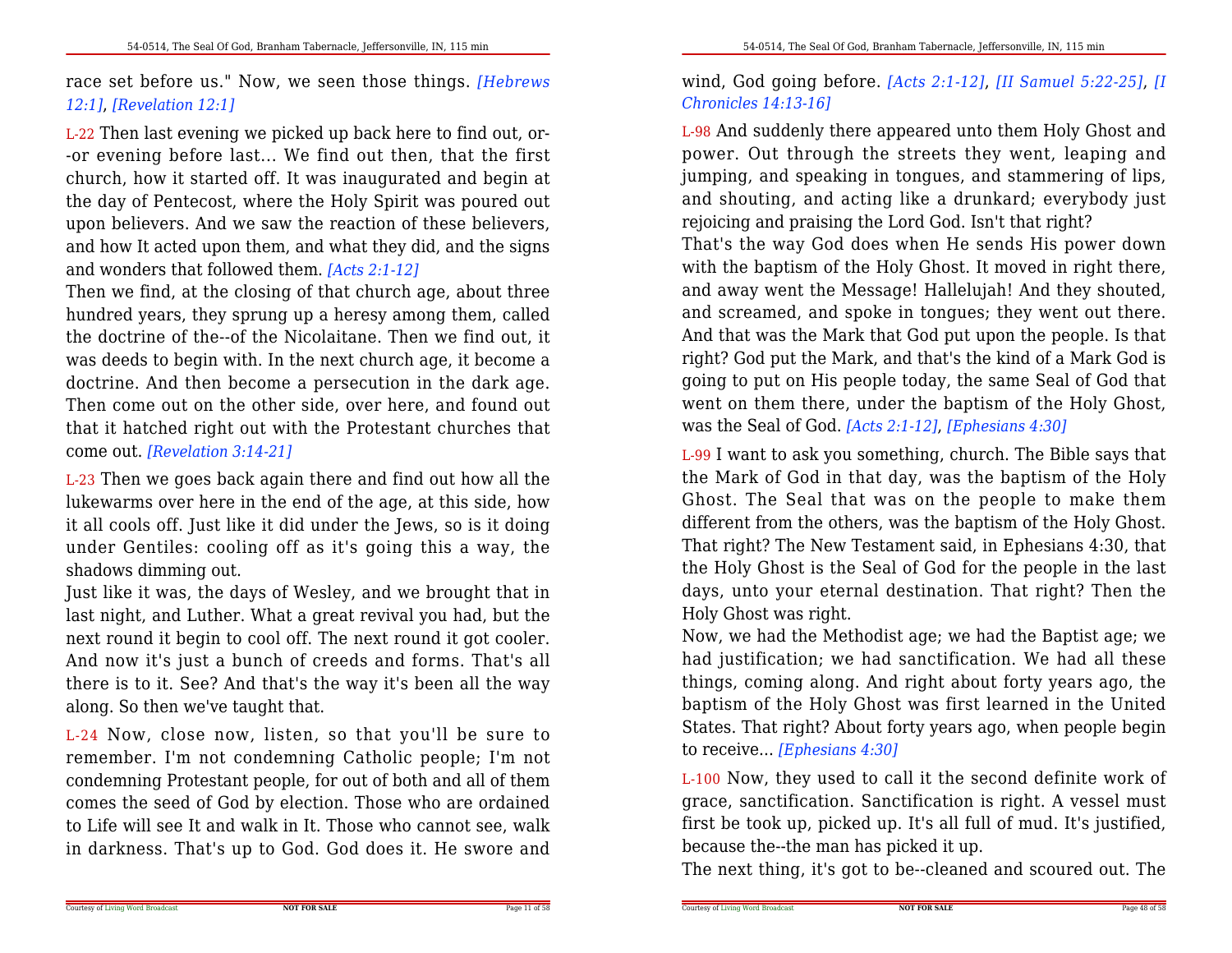#### hungering.

**They'll hunger no more, neither will they thirst... neither will the sun light on them,... For the Lamb which is in the midst of the throne shall feed them, and shall lead them unto living fountains of water: and God shall wipe... alltears from their eyes.** *[Revelation 7:15-17]*

They might have to do a little crying and carrying on, when the Holy Ghost comes. But God will wipe all tears from youreyes.

L-97 Watch, he saw four Angels standing on the four corners,holding the four winds. Quickly now. My time's up, but let me get this point to you before closing. Look, he saw the four Angels. You seen the closing of the Jewish church, how he saw them come the same way: coming with his slaughteringweapons, that army.

Now watch. What kind of a mark did the Holy Ghost church receive, for a mark in their forehead? It was a spiritual sign.The Holy Ghost marked them. Is that right? He nevertattooed nothing on their head, did He? No.

 They wasn't condemned by some anti-religious country. They were condemned by their own. See what I mean? The realChurch of the living God will be condemned by Catholic and Protestant, 'cause they'll unite together. They're alreadytogether as one, as mother and daughter.

 But these here wasn't. Then watch what He done. He said,"Put a Mark on their forehead." What kind of a Mark was it? I'll read it to you, Acts 2. "They were all with one accord in one place. And suddenly there came a sound, the Angel,coming from heaven."

 "You say, "The Angel was a sound?" What was it what went before David, when he heard the rushing in the leaves, mulberry leaves, that night when he was afraid to just goforth? Heard a sound from heaven like a rushing mighty promised Abraham He would save him and his Seed. Now, if you got Abraham's Seed, you got Eternal Life (That's all.),and you're heirs according to promise. And it's all by graceand by election of God.

L-25 Now notice, in this here. And I'm just sometimes... maybe if I preached more, or taught more... It's been years... This is the first teaching meeting I've had for about eight years. And it's just a little, maybe a little rusty on it in places. Any time you're--you're... Ask me any question you wish to; lay it onthe platform, or the pulpit, and I'll be glad to get it.

Now, notice. But all that I know of it, I never learned It by man, by a seminary. I prayed until I had a revelation of it,and it had to compare with God's Word.

L-26 In the Old Testament they had three ways of knowing a message. The first way they'd find out, it was either written on the law; the next thing was a prophet; or the next thingwas the Urim Thummim.

Now, any teacher knows what the Urim Thummim was. It was a Light that flashed over the breastplate of Aaron, that they had hanging in the temple. Now, if <sup>a</sup> prophet prophesied, and the Lights didn't flash of the Urim Thummim, it was wrong. That was a Divine answer of God: "It was wrong." Then if they... If a dreamer dreamed a dream,and it didn't flash on the Urim Thummim, it was wrong.

L-27 Now, the Urim Thummim has been done away with, in that sense, but This is God's Urim Thummim now, the Bible.If a prophet, or a dreamer, or whatever it is, or a teacher,hasn't based his theory exactly on THUS SAITH THE LORD, I don't believe it. See? Got to come right here, from Genesis to Revelations. Not just in one place, it's got to come through the Bible and tie It exactly together. Yes, sir. It's got to dovetail with the rest of It, and hook It all together. If you don't, you could take one thing and say that that's purgatoryand preach Catholicism out of the Bible. But it's got to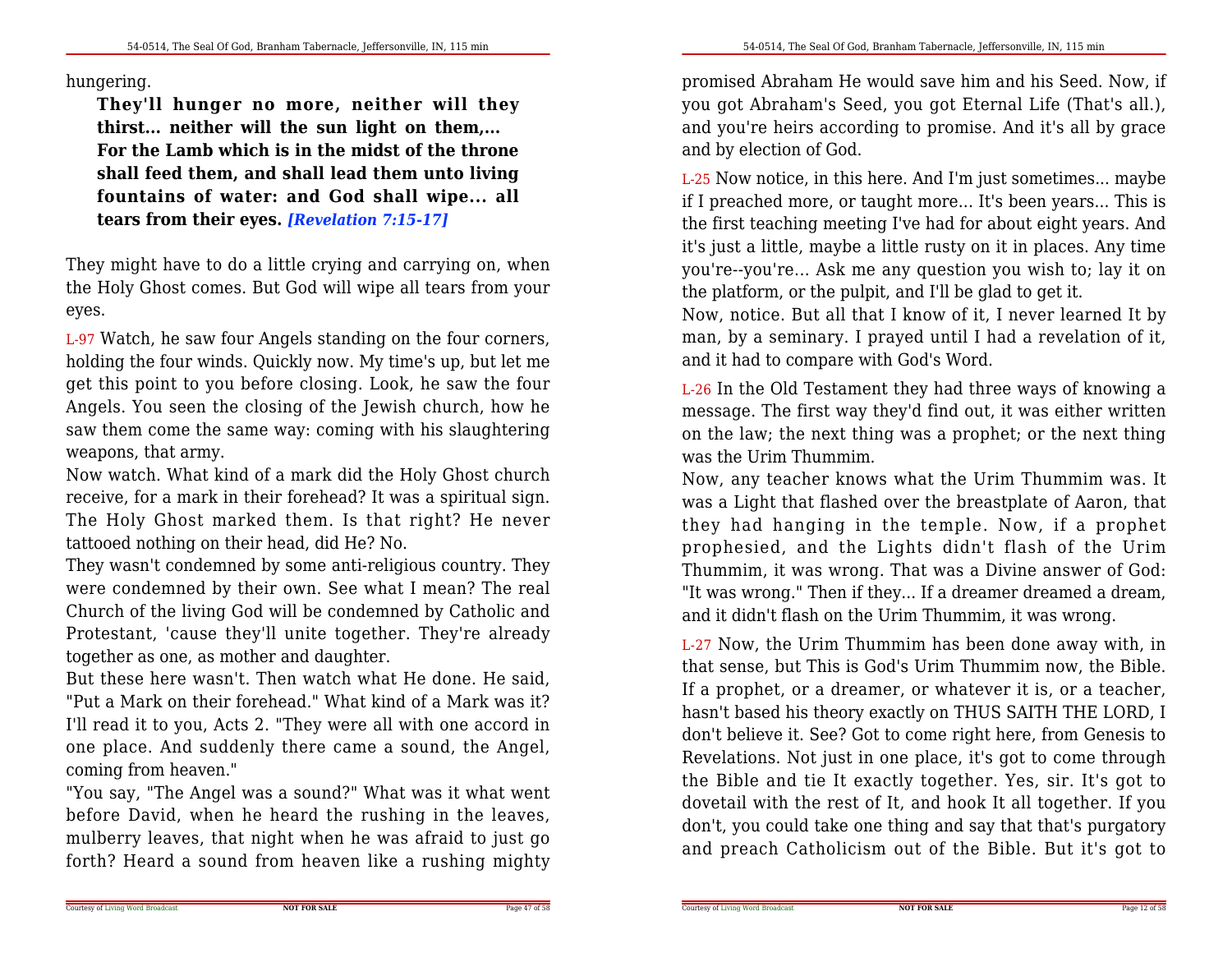dovetail completely from Genesis to Revelations, make thepicture clear. That's right.

And the Holy Ghost is the One Who develops this picture for you, if you'll just let Him do it. He will lead you into all Light.The Bible said so. Jesus said He would do it.

L-28 Now notice, as... Again... Now, we find what they did there. Then after while they got a doctrine. They got thepersecution and went out.

And then we come to find out, that in this day now, that the Bible predicted that there would be a time when men wouldreceive a mark, and a mark of the beast.

Every time there's a little something flies up in the country,everybody said, "That's the mark of the beast." When the old... I'd just got ordained in the Baptist church, when I heard about the N.R.A. Well, everybody said, "That's the mark of the beast." And then everything starts along, "It's the mark ofthe beast."

 And now the say, "Here comes Russia down, communism; it's the mark of the beast." But it's a lie. It isn't the mark of the beast. The Bible tells what the mark of the beast is. The mark of the beast is not no great anti-religious anti-country raise up like that. Communism is not Russia; communism is a spirit. It's all... *[Revelation 20:4]*, *[Revelation 14:9-12]*, *[Revelation 13:11-18]*

L-29 We don't--don't have to worry about Russia. Our own rottenness is what's killing us. Communism moving right among our churches and everything else...?... in our schools,in our homes, everywhere, in our nation. The whole thing is just worm-eaten. The robin pecking on the apple doesn't hurt it; it's the worm at the core that ruins the apple. That's what it is: it's just the rottenness among ourselves, going, calling ourself Christians, and acting like that world, and dressing like the world, and partaking of the world, and calling ourself... The world's sick and tired of such. And now only theworld, a lot of the Christians are, too. Yes.

somewhere; they knew what to do when they seen the Lambsetting on the throne.

**And one of the elders... said unto me, What are these that are arrayed in white robes? andwhence cometh they?**

 Now, you know there were Jews, but where'd these come from? "All kindreds, tongues, and nations."Watch.

**And I said unto him, Sir, thou knowest...** (No, Ijust don't know.)..**. And he said unto me, These are they...** (They'd had...?... I guess. All right.)...**These are they which come up out of great tribulation,...** (called "holy-roller," made fun of, persecuted, laughed at)**... come up out of great tribulation, and have washed their robes, and made them white in the blood of the Lamb...**(Watch!)

**... they are before the throne of God...** (Where does the wife stay? Where does the queen stay? That's the Bride, the Gentile Bride.).**.. and they serve him day and night in the temple:...** (My wife serves me at the house day and night. See?That's the Bride of Jesus; that's the Gentile Bride.)

 **... and they that setteth upon the throne shall dwell among them. They shall hunger no more,...** (Hallelujah! Work days are over. Well, we missed a many a meal, but we'll never miss onethere. Amen.) *[Revelation 7:13-16]*

L-96 I know my poor, little, old mother setting here tonight,I've seen her get up from the table. We had coffee and some stale bread. She'd pour it on, put some sugar on. And there's not enough to go around; the kids would cry... And get up and walk away. But we'll never do it there! My old daddy laid on my arms, across the street over yonder and died, hungry.But he will never do it again. Hallelujah! No, sir, no more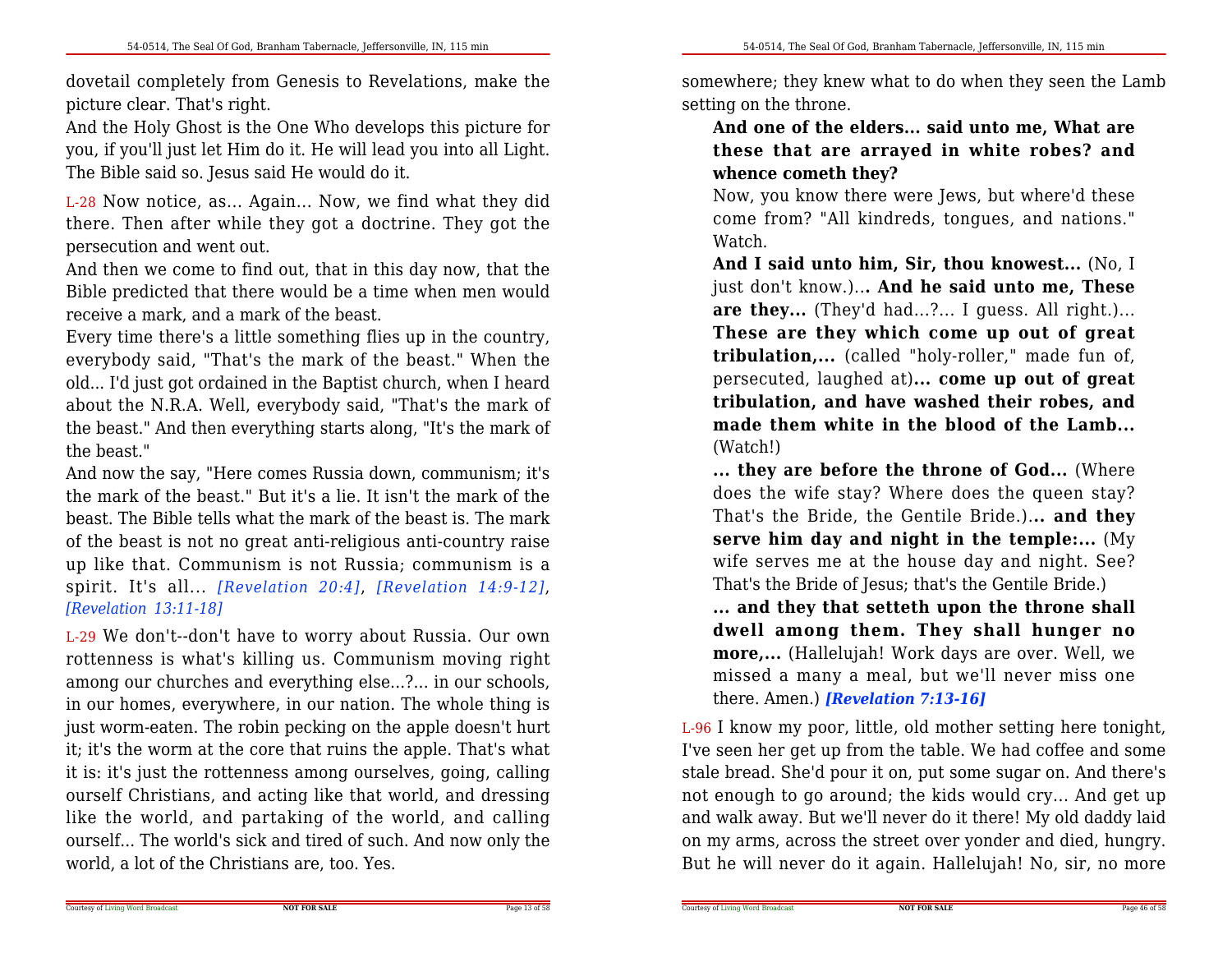Benjamin, and Gad, and Reuben, on down to Zabulon,and on down to the twelve tribes, at the end of the 8th verse. And twelve times twelve's what? [Congregation says, "A hundred and forty-four."--Ed.] A hundred and forty-four... a hundred and forty-fourthousand, all of Jews. Now, watch.)

# **And after this <sup>I</sup> beheld, and lo, <sup>a</sup> great multitude, which no man could number, of all kindreds, tongues, and nations,...** *[Revelation7:2-9]*

L-94 Where'd they come up from? You seen the sealing away of those Jews at the end; when the angels was given to go forth to destroy, said in here, seen them "held." But where did these come from, of all kindreds, tongue, and nations.They appear on the scene.

**... and peoples, and tongues, stood before the Lamb, and before... were... clothed... the Lamb, clothed with white robes, and palms in their hand;...** (The Bride, the Gentile Bride had beensealed away here. Watch.)

 **And they cried with <sup>a</sup> loud voice, saying, Salvation to our God that setteth upon thethrone, and to the Lamb.**

**And--and... the angels that... stood around about the throne,... the elders,... the four beasts... fellbefore the throne on their faces, andworshipped God,**

**Saying...** (Listen, if this don't sound like a Holy Ghost meeting!) **A... Blessings, amen, glory... wisdom... thanksgiving,... honour,... power,... might, be to our God for ever and ever. Amen.** *[Revelation7:9-12]*

L-95 That don't sound like some kind of ritualistic baccalaureate service to me. That sounds like an old fashion,Holy Ghost outpouring to me. Them people had been

I've often said, "God help the day when men will be what they ought to be. If I was against Him, I'd say I was against Him;I'd be against Him in everything I could be." But I'm for Him,and I love Him, and I believe Him, and I... And my life is in His hands to do with whatever He wants to, because I believe that Christianity is the truth. That's right. I believe it's theTruth.

L-30 In traveling the world, and looking it over in different isms, and so forth, all their founders are dead and laying in the grave, and they have theology. That's just about as far asthe Christian church goes with it though.

 "But those who know their God shall do exploits." And the power of the resurrected Jesus Christ lives in the man. That's right. He is not dead; He's risen. "I'll be with you, even inyou; and the things that I do shall you do also." Yes, sir.

Then the world looks out and says, "Fanaticism." You seen where we took it last night, by the help of God. *[Daniel 11:32]*,*[John 14:12]*

L-31 Now, we find out that the first thing that ever raised up to from any form of the beast, at all, or... The "beast" means a "power." We went through all the symbols and everything,last night, to prove that the beast was a power. And it did not come out of Russia. It come out of Rome. That's right. Itcame from Rome.

 And it was not, it was not a group of men. It was not a political organization. It was a religious institution. It was a church that set on seven hills, with one man who had controlling power over all the world, in there. Exactly right.And we find out it was a woman, and pictured her up just as plain. Not taking my own interpretation, just reading the Bible, that there's no other place in the world, no other city in the world rules over all the earth. In every nation that streak of Romanism goes out like in the ten toes of Daniel'svision. And we find out that that was the Vatican City.

At least a dozen loyal Catholics setting here last night... They

**NOT FOR SALE**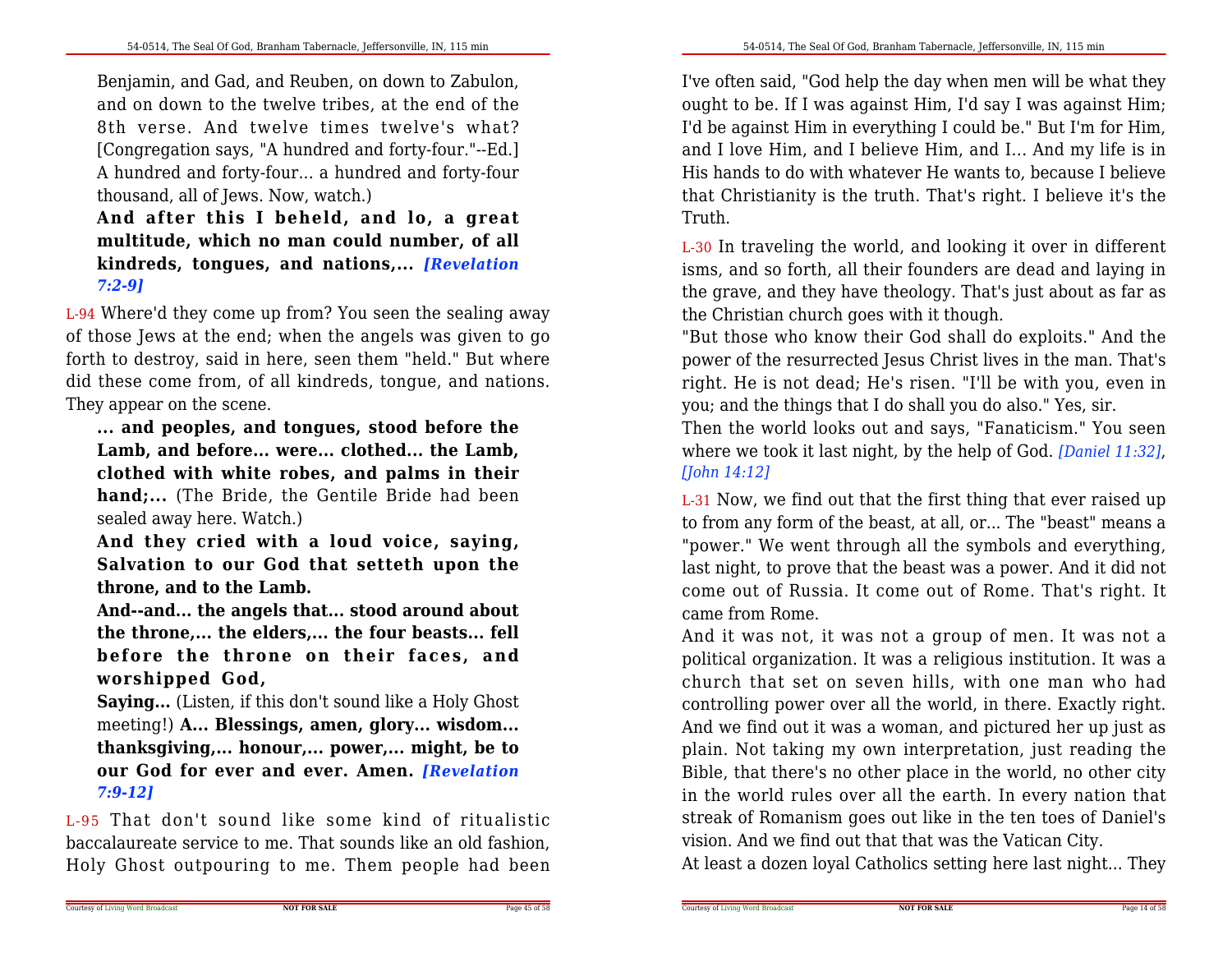set still and listened. They are sincere. They are hungering.Now, you can't argue with the priest. He won't argue, 'cause,a priest, "If the church says anything different from this Bible, the church is right." To me, the Bible is right and the church is wrong. See? You can't argue with them. They, you got... There's no way of arguing. There's no way of discussing or debating, because they believe, "What the church says,that's it! That's it: what the church says, No matter what the Bible says, it's what the church says!" They believe thechurch. We believe the Bible.

L-32 Now, we find out that she was called... The church was a woman. And she was called the flat, vulgar word of "whore," and then she was "THE MOTHER OF HARLOTS." And we find out that the Catholic church was the first mother church.She is exactly what she said she was. She is the first church to ever be organized. When God ever organized religion, it was the Catholic church. The first organization was ever organized in the world, of Christian religion, the Catholicchurch. Now...

And then, finally, she was "THE MOTHER OF HARLOTS." She gave birth unto churches, after her, 'cause they couldn't have been boys; they had to be girls. And we find out that the Protestant church is a product of the Catholic church, by searching the Scriptures and looking at your history book. We see that the Protestant church is the product. And the Protestant can't holler at the Catholic, because the both, says they are "harlots" and "whores" That's flat, but that's THUSSAITH THE LORD. That's right. *[Revelation 17:1-6]*

L-33 Watch, there he said, "Let us..." In the United States they said, "Let us make an image unto the beast." If the beast was a power, and the power was an organization... Not taking theory now, that's the Word of God. The organization of the Catholic church organized themselves together and made a- agree, and they accepted what they call the early fatherstogether, and organized the Catholic church, and made a

where we'll end up the Gentile dispensation. See if this is right or not. That was where the prophet of Ezekiel 9 prophesied the ending of that age; now here's the Holy Spirit prophesying the end of this age. Listen close now as I readcarefully.

**And after these things...** (Revelation 7 now,)..**.after these things I saw four angels...**

 (That was the horse riders went forth, after the 6th chapter, and how they went forth, a pale horse, and a black horse, and the red horse, and so forth, which, them riders had been riding the land for a longtime.)...

# **I saw four angels standing on the four corners of the earth, holding the four winds... that they should not blow upon the earth, nor on the sea,or on any tree.** *[Revelation 7:1]*

L-93 Now watch, the vision he saw first. "I saw four angels standing at the four corners," four places around the earth, a angel holding the four winds. Angels are messengers. The Bible said so. And the winds are wars and strife. He washolding the four winds here...?... Now watch, 2nd verse.

**And I saw another angel ascending from the east, having the...** (s-e-a-l, the finish work, in other words)**... having the seal of the living God: and he cried with a loud voice to the... angels,... whoit was given to hurt the earth and the sea,**

 **Saying, Hurt not the earth, neither the sea,nor... trees, till we have sealed the servants of our God in their forehead...** (Watch, I'll read ondown.)

**And I heard the number of them... were sealed: and there were sealed a--a... sealed a hundred and forty and four thousand of... the tribe of-of... the tribe of the children of Israel.**

**Of the tribe of Juda... twelve...** (and on down, and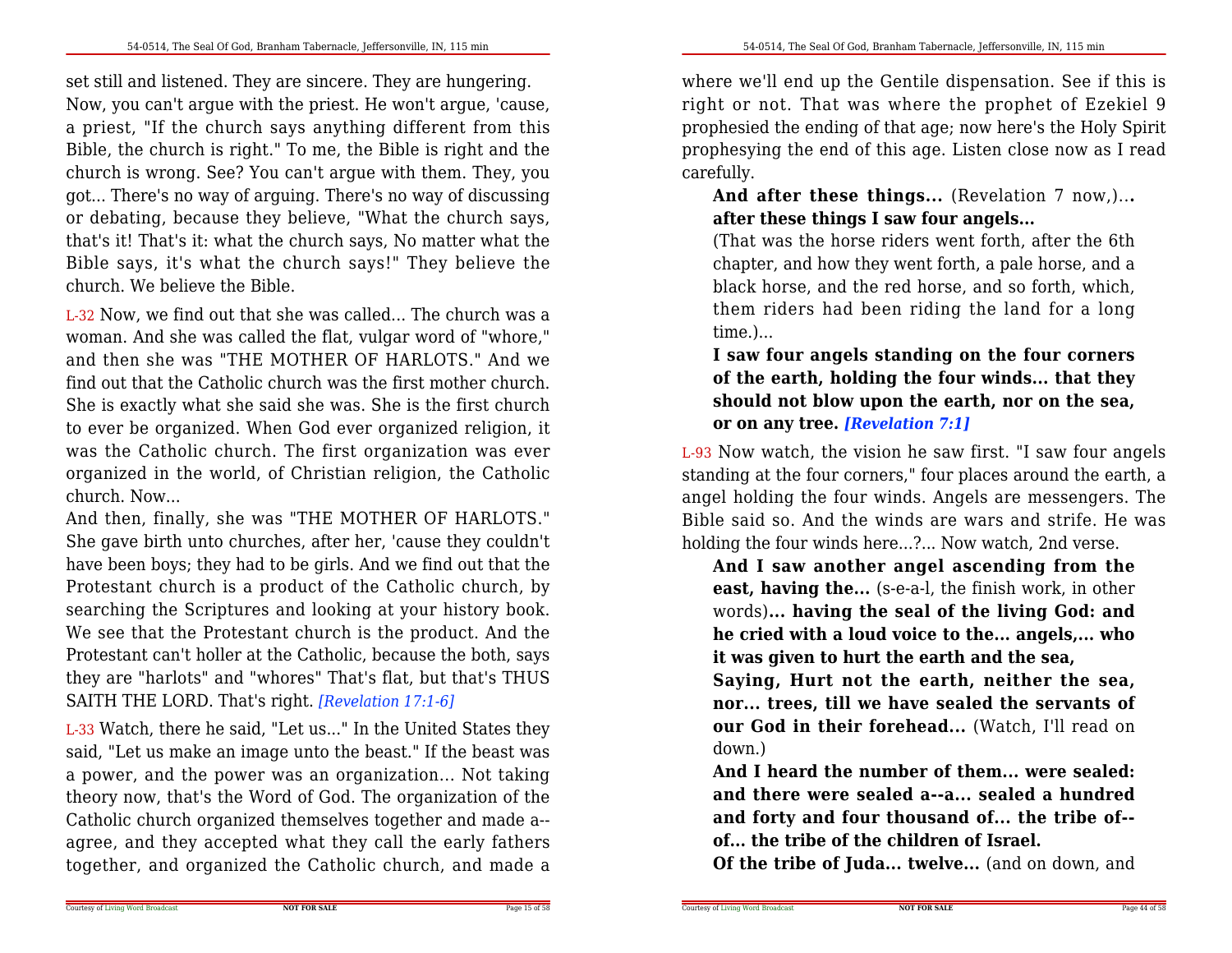don't know it. That's right. Hovering out and spending allyour time, preachers, to support your organization, and going just as straight to hell with it as they can go. *[Matthew 24:2]*,*[Mark 13:2]*, *[Luke 21:6]*, *[Acts 7:48-50]*, *[Acts 17:24]*, *[Hebrews10:5]*

L-90 I tell you, brother, it's time men woke up and preached the gospel with the power of the Holy Ghost, when everywhere, let's call Methodist, Baptist, Presbyterian, Catholic, and all, to the cross of Jesus Christ.

I used to say, the old shepherd carried honey, put it on the rock. When the sick sheep licked, it got well. Brother, I got a whole scrip bag full of it here tonight. And I'll put it on the Rock, Christ Jesus, and sick sheep can lick and get well. That's right. Brother, listen, not going to put it on any church. It don't belong on any church. It belongs on Christ.That's exactly right.

L-91 Form, "Oh, yes, we believe in Christ." Your works prove what you believe. Jesus said, "These signs, s-h-a double l, shall follow them that believe to the end of the world. And in My Name they shall cast out devils, speak with new tongues;if they should take up a serpent, or drink a deadly thing, it won't harm them. If they lay their hands on the sick, they shall recover." That's what Jesus said. That's the last Wordsfell from His lips. And He was taken up into heaven.

 And people who go forth, believing and preaching Divine healing, and the powers of God, the world calls them "crazy." And the Bible said, "If they call the Master of the house Beelzebub, how much more will they call them, His disciples?" *[Mark 16:15-18]*, *[Matthew 10:25]*

L-92 Condemned, there they lay; all died just exactly. But Josephus said, "Those people who... Those--those Christian type people, had went from Jerusalem to Judaea, and escapedall this wrath." Now, that was the Jew, ending of the Jews.

 Quickly now, for the next few minutes, let's end the Gentiles,right quick. Let's turn over to Revelations the 7th chapter, ritual, and what they believed, and what they would teach, a universal belief. And they forced it to people by punishment. And then, when Martin Luther come out, seeing the Spirit of God lead him out, instead of letting the people stay free, he organized the church, "an image likened unto the beast," a political power likened unto it. Instead of letting the people walk as God gives Light, they organized under a discipline,and they have to stay to that discipline. *[Revelation 13:15]*

L-34 God moved right out into the Methodist church. The Methodist had a revival that swept the world, the Holy Spirit with them, teaching sanctification. And the first thing you know, when they did that, then they organized a church,made an image unto the beast (That's right.), a political, organized power to bind the people of God to a creed, instead of being free to worship and walk in Light as Light wasthrowed on their path.

 They set them back in that age. That was fine light over there. That was the light for the--for the Pergamos church. But what about the Philadelphian church? That's another Light. But, you see, regardless of how much they organized, God moved right out of this church age, anyhow, sent a man out, named John Wesley. Luther couldn't follow it, 'cause he didn't believe it. He was already organized back here.*[Revelation 3:1-21]*

L-35 Then John Wesley organized so tight and got to a place,it was time for this church age to come in. God sent the Pentecostal group; go out here with the baptism of the Holy Spirit. Oh, the Methodist said, "Uh-oh. Huh! We can't go with that. Huh-uh! We don't believe in that stuff. Oh, no." Why? This is the Light they was walking here; here's the Light forover here now.

We're going on towards the setting of the sun. Remember what the prophet said? "It'll be a day that'll be cloudy, neither night or day, but in the evening it shall be Light." TheLight that once shined in the eastern country to the Jew in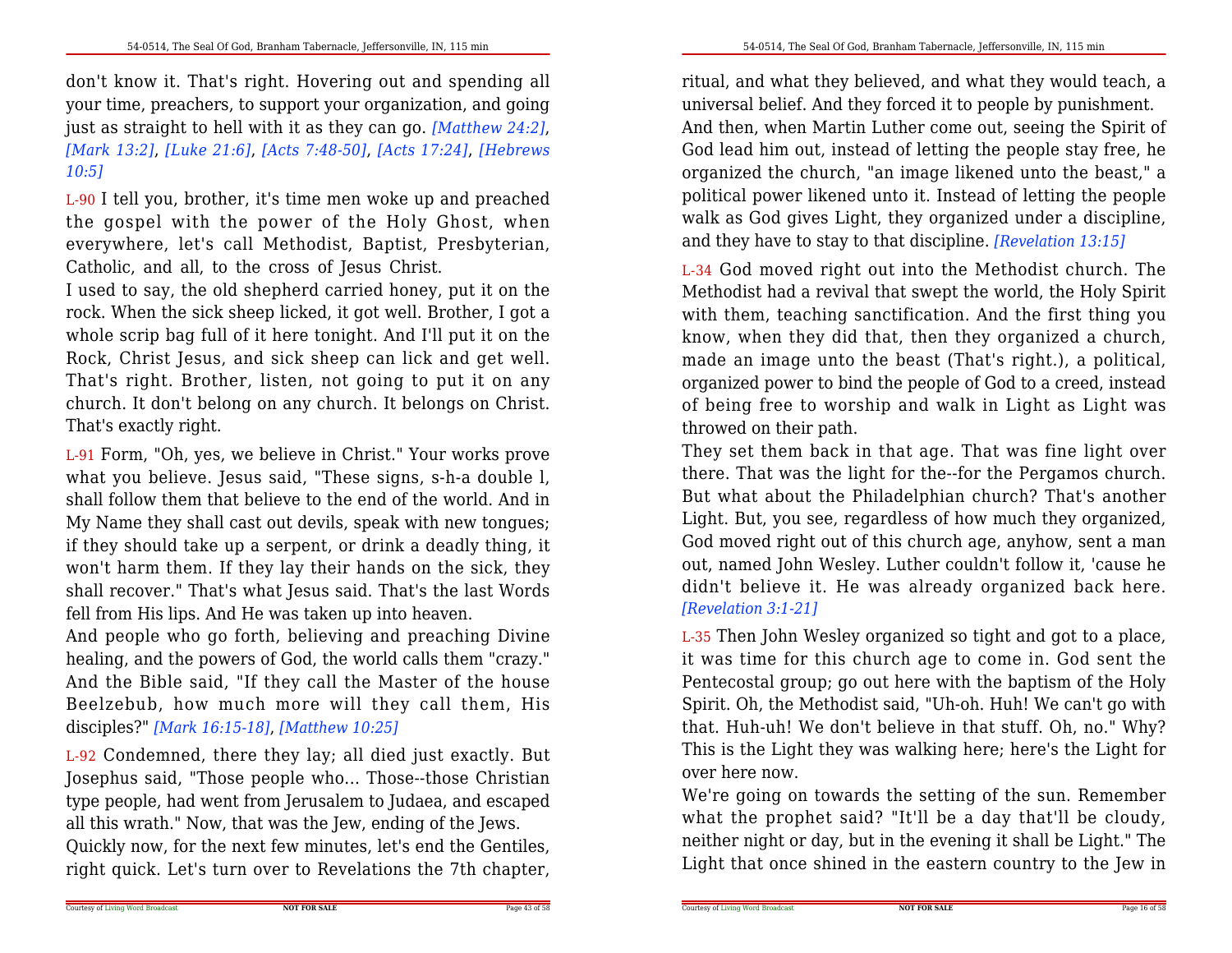the eastern (The Jews are the eastern people.), it's shining on the Gentiles, the same Light, the same Holy Ghost in the last days over here, the same baptism of the Spirit. We've been down through all these ages through here, where it's neither Light not dark time, but a cloudy, gloomy day; but right here,has the Light shined just the same as it did there.

That's why, "He's to look upon Jasper and Sardius stone;Alpha, Omega, the Beginning and the Ending; He which was,which is, and shall come; the root and offspring of David; the Morning Star." There it is. [Blank.spot.on.tape--Ed.] I hopeyou see it. *[Revelation 4:3]*, *[Revelation 22:16]*

L-36 And remember, that we found without one mistake, that the mark of the beast is a mark of apostasy, that is, church members hanging to their church instead of walking in the Light. They reject Light, and there's nothing left by darkness (That's right.), both Catholic and Protestant. There is "a beast," and a whore," and she had "harlot" daughters. And these harlot daughters, when they broke forth, they were virgins from the Light of that day, and they organized and bringing people down here, back into here, making them the same kind of a thing that Rome was in the beginning. The Bible said so: the beast, and an image to the beast, the letter of his name, and so forth. *[Revelation 20:4]*, *[Revelation 14:9-12]*, *[Revelation 13:11-18]*

L-37 How we went through the whole thing last night. And the Bible plainly (not somebody's theory), but the Bible laid it out, that that seven-head, ten-horned beast come [Blank.spot.on.tape--Ed.]... from Rome, was there at Rome,and was "He which was, which is not, and which is, and which is not (one pope after another, one pope after another one); it shall go into perdition." And find out that that same old woman brought forth some girls. They were virgin in the beginning, walked in what Light they had, and then they begin to act like prostitutes, and went right back doing thesame thing their mammy does. Exactly, exactly. *[Revelation*

[Congregation says, "Amen."--Ed.] That's what I thought. That's okay. Tomorrow is Saturday, none of you go to work.All right. All right. Remember, just a--just a few minutes.

Pray! Notice, brother, this is a sincere time. This is the time where we ought to be taking inventory. I'm not standing here acting a clown. If I was, I'd go to the altar and repent. I may be acting like a clown to some of you, but I don't mean to be.I act a little silly, once in a while; I can't help that. Something gets on me, makes me act like that, so I can't help that. But in my heart, brother, I believe It with all my heart. For twenty some odd years I've preached this through this pulpit, around the world, and God's confirmed it with signs and wonders. Amen. "Jesus Christ, the same yesterday, today,and forever." Yes.

L-89 Now He said, "Cause them with the weapons to come forward." They refused to receive that mark. And He went forth, and Titus sieged the walls of Jerusalem, and they run into the city; they starved them in there, till they boiled one another's children and eat it. They eat the bark off the tree, the grass off the ground. And then when finally they had to give up... Titus, when he went into Jerusalem, he utterly destroyed everything in there, killed women, children, babies, priests, everything else, and burnt the city.

And Jesus said, "There'll come a time there won't be onestone left."

 Said, "Look at our great big cathedral. Brother, we areBaptist, or Methodist, or Pentecostals, or whatever."

He said, "There won't be one stone left upon another."

 Shows that "God doesn't dwell in houses made with hands." God dwells in human hearts. "For a body has Thou prepared Me." The Holy Ghost don't dwell in a house. It dwells in the heart. That's the temple. "You know not that you're the temples of the living God?" Amen. Build a temple, build a church; all your faith is built around your temple or yourchurch, or a wooden idol, taking the mark of the beast and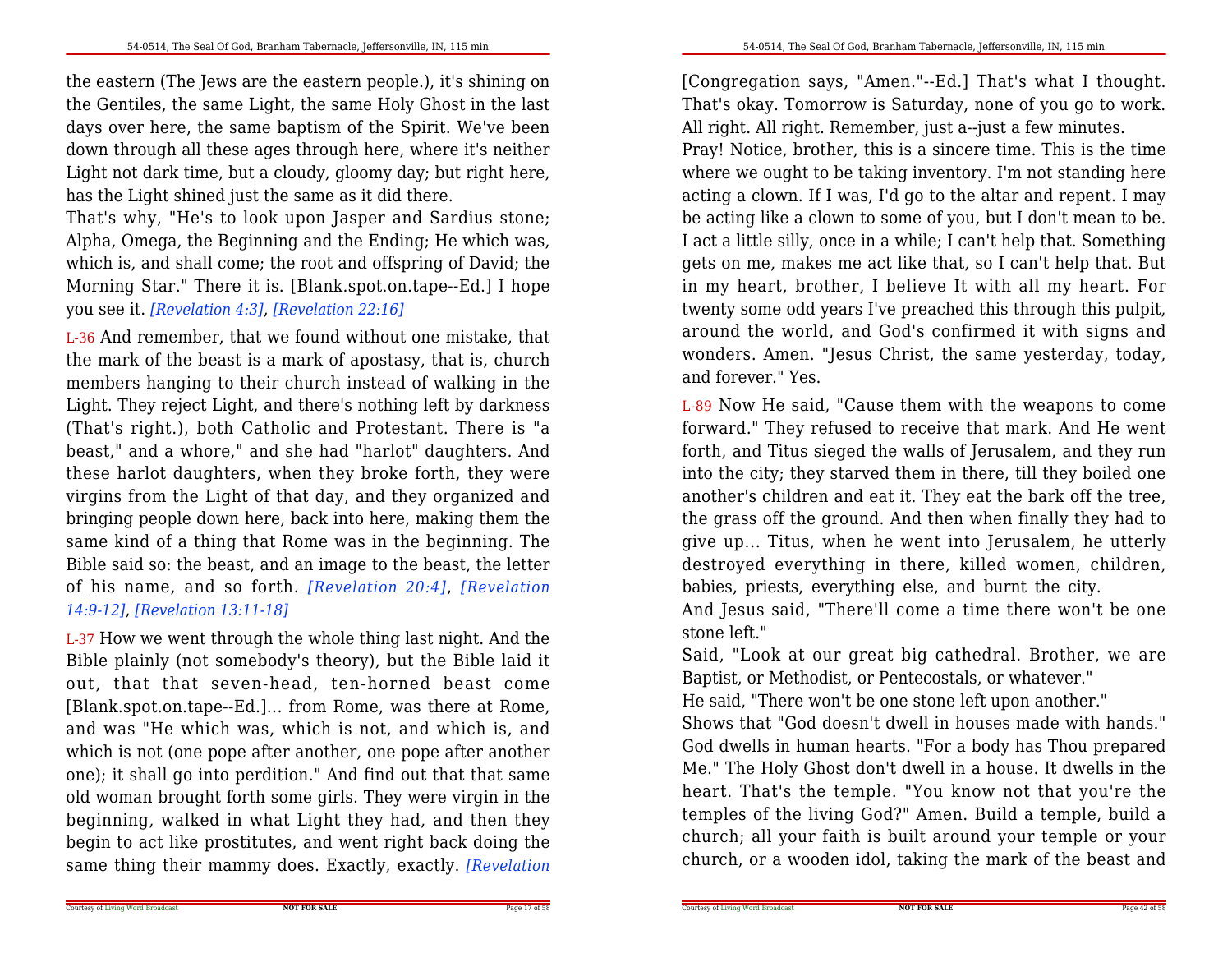eating the body of this Jesus of Nazareth..." Said, "They hid His body away and they been eating of it." They was eating the communion. Said that they, them bunch back there, themheretics...

Did you know them people back there were called "heretic"? You know that? You know what a heretic is? Somebody that's"crazy." Yeah. Look at Saint Paul.

L-86 Now, you people, you--you Baptists like to say, "Saint Paul, oh, I believe him" You Catholics say, "Oh, Saint Paul!" and kiss two or three of his feet away, them statues overthere at Rome. "Saint Paul! Yes, sir!"

 Look what Saint Paul said when he was before Agrippa. He said, "In the way they call heresy (holy-roller), that's the wayI worship God." Amen.

I'd like to joined hands with him; I'd say, "I believe the same,Paul! Hallelujah!" Yes, sir, the same thing! "Nineteen hundred years has passed, Paul. I still believe the same thing!" Still got the Holy Ghost; same signs, same wonders, everything just the same: still going on, same Holy Ghost,still sealed away until (when?) the day of the redemption.

L-87 "This Gospel will be preached..." What Gospel? What is the Gospel? Not the Word only. Paul said, "The Gospel come to us, not in word only, but through power and demonstration of the Holy Ghost come the Gospel." Paul said, "I never come with some seminary education, come making big swell words, for your salvation to be based upon swelled words, and enchanting lips, and some doxology or apostles' creed, or something like that. I never come to you like that. But I come to you knowing only one thing, the power of the resurrection of Jesus Christ and the demonstration of the Holy Ghost." Hallelujah! God give us some more Pauls, with great, powerful punches that'll lay It out there with that Gos-without some seminary gloves on. Amen. Seal of God! Amen.

L-88 Now, how much time we got? Plenty, haven't we

L-38 Let me tell you something, women. Listen. You might not have too much confidence in me now, when I blast these things out. And it's not to hurt you; it's to help you. But when you see people, the churches today, permitting their women... (Now, I--I'm going to get to the men, too), but permitting their women to do the way they do today, and then professing Christianity... I don't blame you women; I will after tonight. But look, I--I don't blame you women now. But,my sister, a lot of these seminary teachers up here, or cemetery teachers, or whatever you call it, from up here somewhere, is only letting you walk in those delusions. The Bible said, "They were blind, leading the blind." It's true.Now...

And Jesus, seeing this, and knowing that some of those Protestant churches would walk right straight up to the gate of Light and turn away, Jesus, in Matthew 24:24, said that it'd be so, "The antichrist would be so close like the real One,till it would deceive the very elect, if it's possible." *[Matthew15:14]*, *[Matthew 24:24]*

L-39 Now, see, Romanism, Catholicism, oh, it knocked some ofyou Protestants in the head. But a man that's got a little bit of grace about him, a little--know a little about the Bible, He willshun and walk away. That's right. Its allure is black to him; he know there's nothing to that, all that stuff that they teach.There is no Scripture to it; now and then, they hit a little bit. The biggest lie was ever told, had a lot of truth in it. That's right. And the first one, Satan talking to Eve, he told a lot oftruth. But he had right at the bottom of it, he had a lie that

 condemned her and ruined the whole generation, the wholecreation. That's right.You have to watch that. It's got to come Truth here and Truth

 here, Truth here and Truth there, every bit of it the Truth,lining up the same all the way through. *[Genesis 3:1-12]*

L-40 And then, how people can see the early church back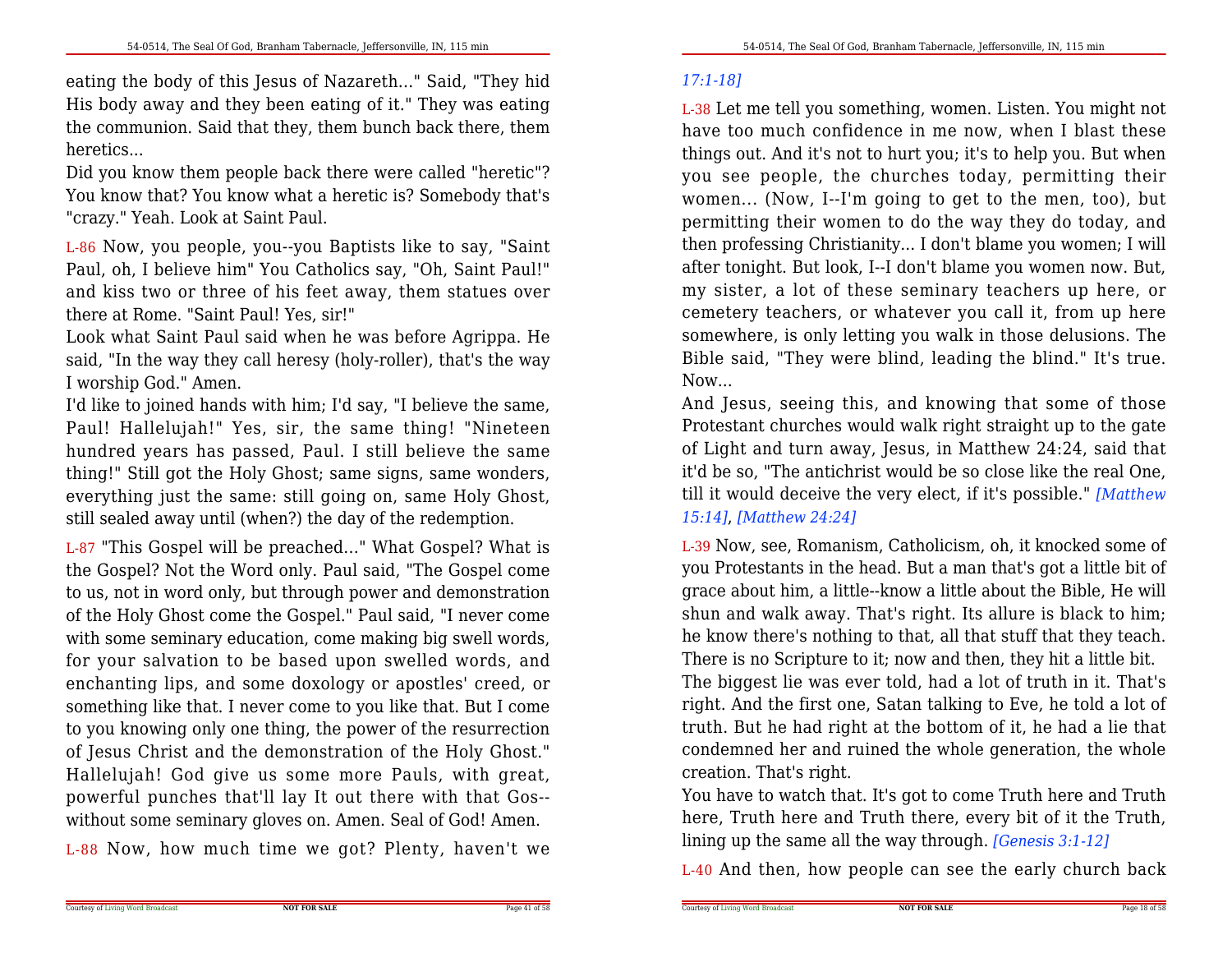there was lit with that lampstand candlestick, and then over here see the same thing that happened that happened back there, and the Word of God saying it would be "Jesus Christ the same yesterday, today, forever," and refuse it, it goes to show they have rejected Light and walking in darkness, theonly thing is left.

It's true, my brother. I don't say that to be smart. God knows that. He knows my heart. I've got a ministry, and lots before me yet, and knowing that someday at the judgment bar I'm going to answer for these things. That's exactly right. I'd be found a false accuser, a false teacher, then God would condemn me. That's right. But if I do know the Truth of these things, and don't tell you, He will condemn me then, sureenough.

Said to the watchman, "Watch! If you fail to warn, then I--I'll require at your hand. But if you do warn, and they go ahead, they'll die is their sins; but I won't require it at your hand;you'll be free."

 So we want to be careful that we know what's Truth according to the Bible. And how that age started in, and what they did, and today to see the Protestant church right downexactly. *[Hebrews 13:8]*

L-41 Looky here. It used to be, a long time ago... And you holiness people, it was wrong for you women to cut your hair. What became right about it, when the Bible said that a, "If any woman cuts her hair, her husband has a right to give hera divorce." Plain teaching, but that's the Bible.

 And you women, get out here and cut your yards with overalls on and with man's garments. And the Bible said... Almighty God said, "A woman that'll put on a garment that pertains to a man, it's an abomination and filthy in the sightof God." And you do it.

And you smoke cigarettes; you go to dances and shows, and still belong to church. You... Shows you've took some sort of asomething; you're not marked in heaven, the Holy Spirit.

And those Jews that made fun of Jesus, but they laughed,said, "Ha-ha-ha. These men are full of new wine." They sealed their eternal destination. They said, "Why is it we can hear in our own tongue, the wonderful works they're speaking? Why,these men are full of new wine. Ha-ha." They mocked andlaughed.

And Peter, that little holy-roller, soap box preacher, slipped him out a soap box, and jumps up on it; said, "You men of Judaea, and you that dwell in Jerusalem, let this be known to you, and hearken to my voice. But this is--this is that which was spoken of by the prophet Joel. These men are not full of new wine, as you suppose, seeing it's the third hour of the day. But this is that..." He quoted back to the Bible. I've often said, "If this ain't that, I'll just keep this till that comes, if it's anything different." That's right. Said, "This is that which was spoken of by the prophet Joel. It'll come to pass in the lastdays..." the last two-thousand years... *[Acts 2:1-20]*

L-84 First two thousand, destroyed the world with water. Second two thousand, Christ, come. In the last two thousand years I'll pour out My Spirit." Hallelujah! Not "I'll educate some preachers and send out some priests." But "I'll pour out My Spirit from on High; your sons and daughters shall prophesy; upon My handsmaids and menservants will I pour out of My Spirit, and they shall prophesy. I'll show signs in the heavens above, and in the earth below." That's what itwas. That was inauguration.

And those Jews laughed, and made fun, and said, "They're full of new wine." That sealed their destination. *[Acts 2:1-13]*,*[Isaiah 28:8-13]*, *[Joel 2:28-29]*

L-85 In A.D. 96, coming of Titus, coming down from the part,Jerusalem was compassed about with armies. And you know what taken place? Those Jews said, "Now, we shall return to the house of the Lord." But those who were warned and filledwith the Holy Ghost...

As Josephus said, "Those cannibal-type people, who've been

**NOT FOR SALE**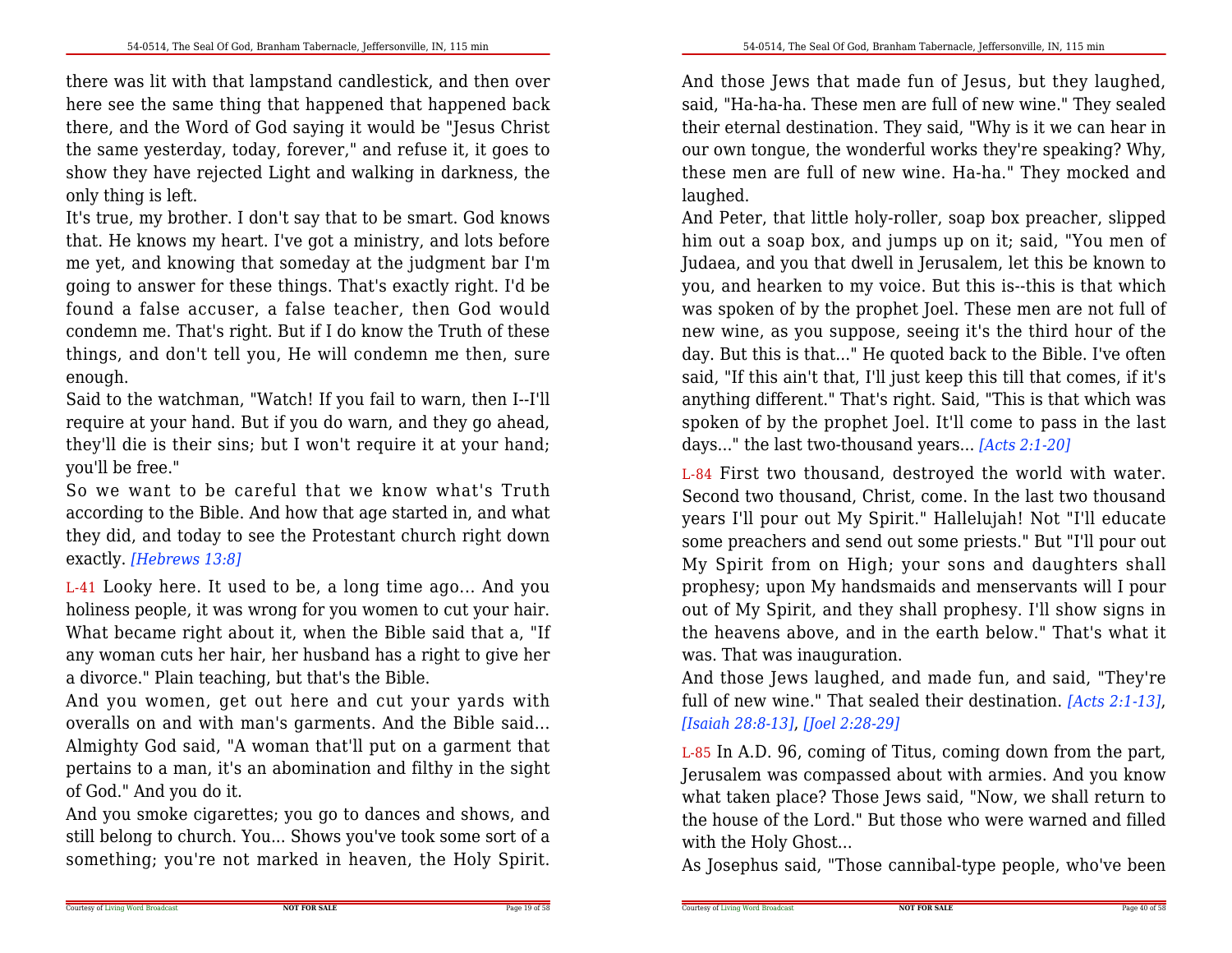L-82 "But when the Day of Pentecost had fully come, suddenly there came from heaven as a rushing mighty wind, and It filled all the house where they were setting. Cloven tongues set upon then like fire." They begin to jabber, and jammer,and slobber, and spit, and go on. *[Acts 2:1-12]*

You say, "Not..." I'll prove it to you by the Bible. Yes, sir. "You mean to tell me, that's what they did?" That's what the Biblesaid.

Did you know Isaiah prophesied? Let me read you a little something out of Isaiah here, just a minute. Isaiah the 28thchapter, and beginning with the 8th verse:

 **For all the tables are full of vomit...** (speaking of this day).**.. and filthiness, so that there is no clean place...** (Brother, if that wasn't a picture of theJew!)

**Whom shall he teach knowledge? and whom shall he make to understand doctrine?...** (We're talking about doctrine, tonight.).**.. they that are weaned from the milk, and they that are drawnfrom the breasts.**

 **For precept must be upon precept, precept upon precept; line upon line, line upon line;...** (That's the way the Gospel comes from Genesis toRevelations!)

 **For with stammering lips and with other tongues will <sup>I</sup> speak to this people.**

**... and this is the rest,** the peace that I said should come. And for all this they would not hear, butwalked away, wagging their head. *[Isaiah 28:8-13]*

L-83 There you are. That's what He said. That wasn't my word; that's His Word. Change It if you can. It can never be changed. He said, "Precept upon precept; line upon line; here a little and there a little." The whole Gospel must be brought out. The full Gospel must begin here, and they preached It.And when they did, the power of the Holy Ghost come.

After while we'll get into that and show you different from that. Now, that's just a little thing. *[I Corinthians 11:1-16]*,*[Deuteronomy 22:5]*

L-42 And you men go into the church, walking down the streets with a cigar in your mouth, like a--a Texas steer,dehorned, and get... I'm not saying that for a joke. I'm don't believe in joking in the pulpit. I'm saying that's the Truth. Go down the street, and will set in the places, and lie, and steal,and cheat one another, and deacons on the church board...

Go down in the churches and play these old bunco games,that's nothing in the world but common, low-down lottery.That's right. And you do it, and then holler about a bookie.You're just as bad in your churches, you Methodists, Baptists, and Pentecostals, whoever you are that does that. That's right. And you know that's the truth. But what is it? You heap right back like your mammy back yonder. Exactly the same thing, and pot can't call kettle black. And there is that spiritof things.

L-43 But I'm nothing against the Catholic people. I'm nothing against the Methodist, or the Baptist, or the Presbyterian.God has got people; Abraham's seed's out there. It's not against the people; it's about their churches, organize themselves there, and they worship the church instead of God. Oh, you Protestants don't want to believe that, but youdo it anyhow. I'll say, "Are you a Christian?"

 Well, here not long ago, Brother Bosworth asked a girl, said,"Are you a Christian?"

 She said, "A Christian? I'll give you to understand, I burn acandle every night!"

 Well, now you Protestants think that's something? Are you aChristian?

 "I'll give you to understand; I'm a Methodist, or a Baptist." Well, that don't mean nothing, but you've walked out of the day of grace for yourself to me (That's right.), if that's all youare, just a Methodist or a Baptist. If you're not a Christian in

**NOT FOR SALE**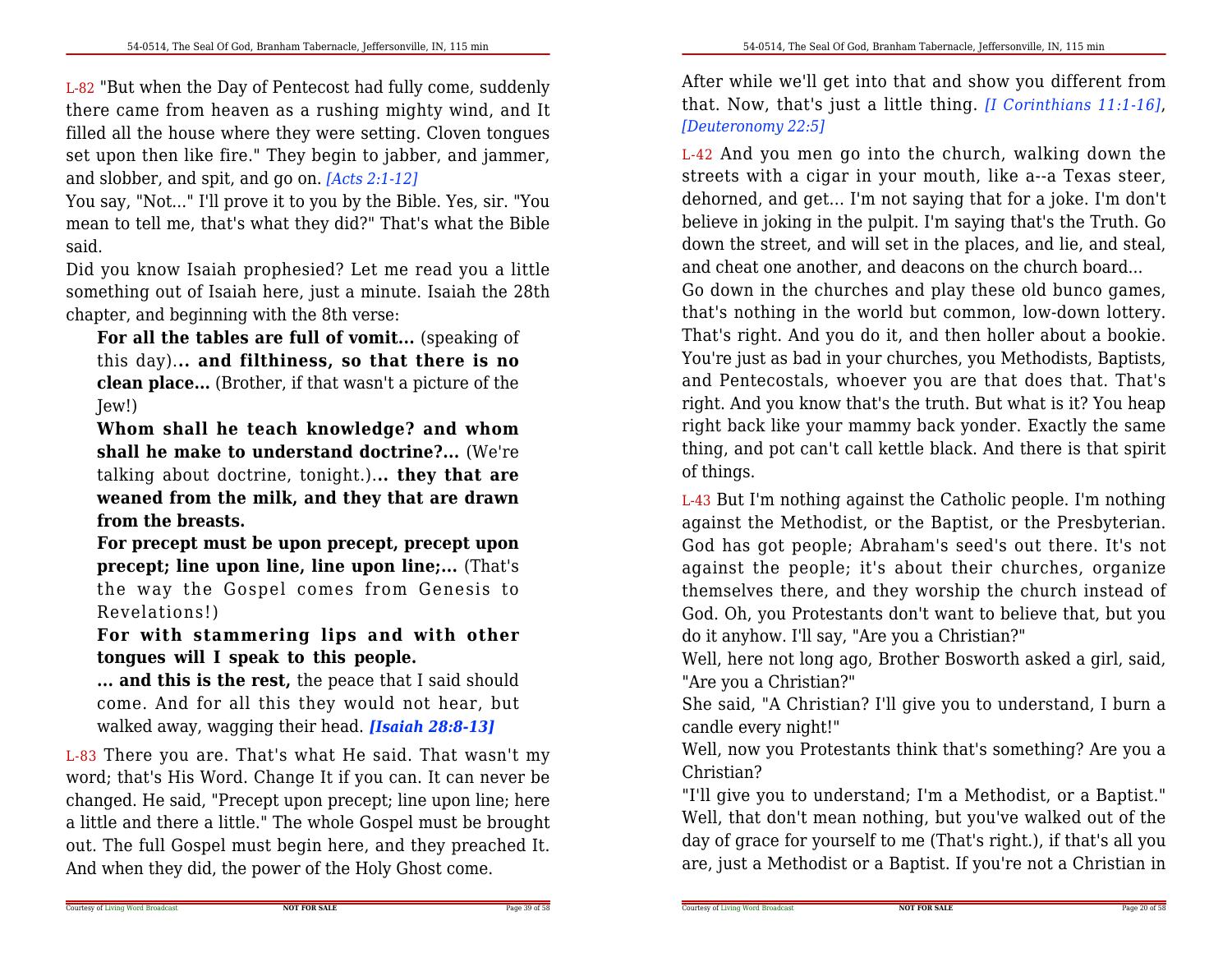that Methodist, or Baptist, or Catholic church, you're lost.That's right. So there is exactly your marked.

L-44 Both marks are spiritual. And I'll prove it to you by theBible. Both marks are spiritual marks.

A lot of people thought, "They're going to go around and tattoo something in your forehead, and tattoo something in your hand." We found out, last night, that was a lie. Yes, sir.That's wrong. It's a spiritual mark. It's--it's just so hid. Andlook, many times...

 Now, I know this may be ruffling a lot of feathers, and it--it--it seems hard. But it--it'll straighten out if we just, we give God a little chance. I--I don't mean to be rude, but I--I'm just trying to state facts with all my heart. *[Revelation 20:4]*,*[Revelation 14:9-12]*, *[Revelation 13:11-18]*

L-45 When Jesus Christ seen that Protestant church fall from that Catholic church yonder, and come out and go right straight back, and turning back again just the way it did, He said, "The spirit will be so close, till it'd deceive the veryelect..."

 Did you realize, Christian friends, that the antichrist, which is the mark of the beast... The antichrist, anyone knows that.The antichrist there, that's his mark, is the--of his power. And, see, a beast is a power. There's a power of the Catholicchurch. There is a power of the Methodist church.

 I went, here not long ago, to a very fine gentleman. If I'm not mistaken, he is setting right here in the church tonight. And little Edith Wright and them come to the meeting right up here, not twenty miles from this place. And, we... the people... I was just preaching the Gospel of salvation. He had to climb over cars to get to the place. And that night, the pastor called me out rectory, said, "I'm sorry to tell you, Rev. Branham. But they told me they had some sick people come in there, and our district man come in and said, 'No Divine healing in the Methodist church.' So you'll have to go to theplatform, dismiss yourself, and leave the congregation."

around teaching. They called Him Beelzebub, fortuneteller.They made fun of Him, of His birth, everything else, rejectedHim, casted Him out. *[II Corinthians 5:19]*

 He said, "Whosoever speaks against the Son on man, it shall be forgiven him, but whoever speaks against the Holy Ghost,it'll never be forgiven him in this world nor the world tocome." *[Matthew 12:31-32]*

L-80 He called a few Jews together. He didn't go to the Gentiles. He went to the Jews. He was sent to the Jews; it wasn't a Gentile dispensation. The last candle was burning in the Jewish age, and He went there. And there was a fewpeople that received Him, a called-out.

Just exactly like it is today. Just as the Holy Ghost speaking out of Jesus Christ, called it out then, so is the Holy Ghostspeaking out of Jesus Christ, calling out, today.

They believed the supernatural here. Watched their Leader. They watched Him. They knowed He was King of prophets.They knowed whatever He was. What He spoke, God confirmed it and said it was the Truth. They knowed they had the truth. They knowed Who they was believing, and theywent ahead with Jesus.

L-81 Then they crucified Him. He said, "Father, forgive them;they don't even know what they're doing." *[Luke 23:34]*

 But when the day of Pentecost had fully come, there was a bunch of little, weeping people, crying and going on. "Andwhen the day of Pentecost fully come..."

 Suddenly there came a priest up the road, with a kosher box, communion box, there to, "Lick out you tongue now, and I'lldrink the wine." What nonsense! Up the road come a Protestant preacher, and said, "We'll take the right hand of fellowship, and take six months of probation." Huh. Nonsense. "I'll sprinkle you. I'll baptize you. I'll take you this way, take you into the church, give the right hand offellowship." Nonsense. *[Acts 2:1-12]*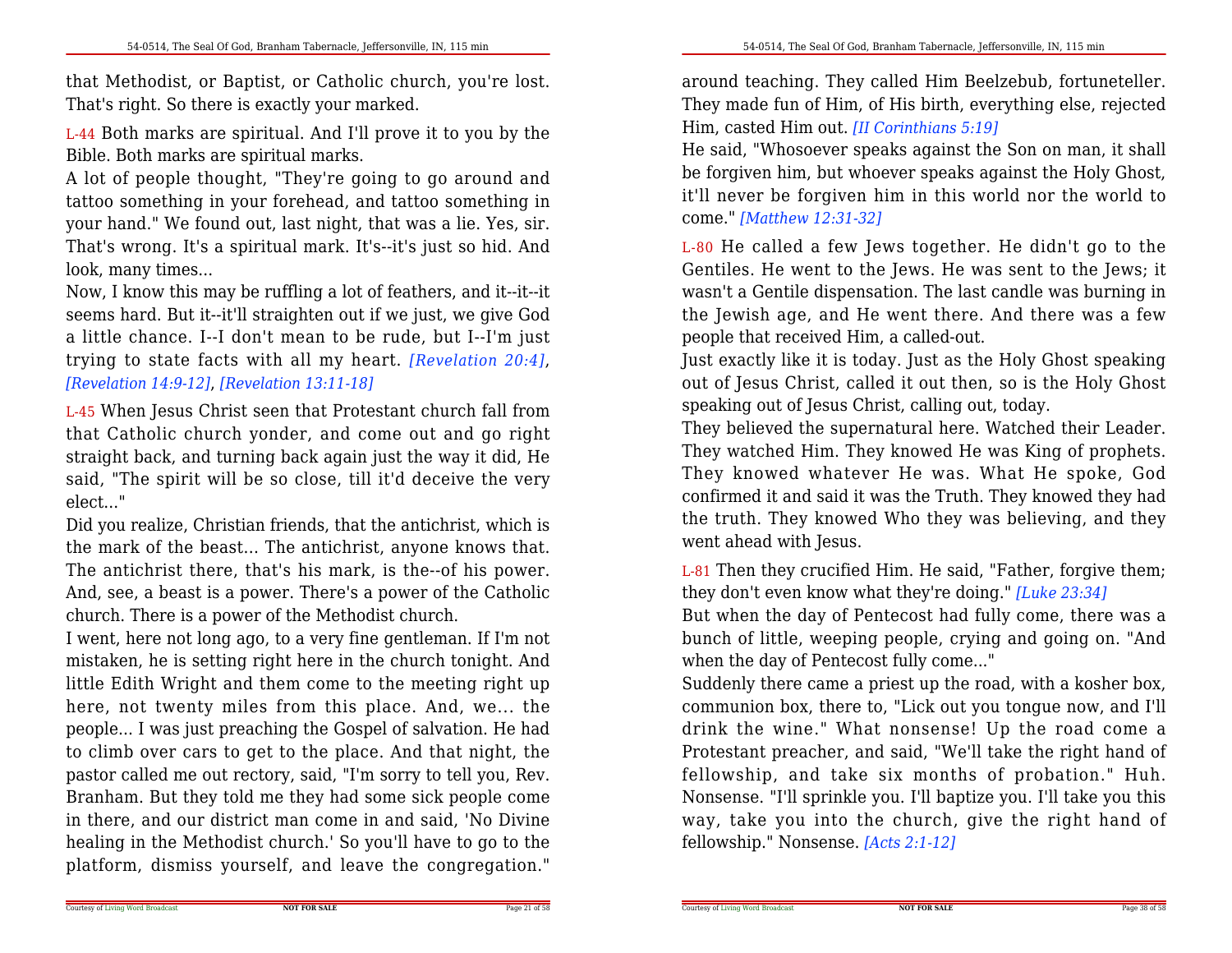Brother, that's--that's good strong medicine, but it'll sure fix you up. That's right. Yes, sir. It'll bring you out without afeeble one among you.

L-78 Like Moses. I'd like to look in his medicine kit, wouldn't you? Had two million people out there. Would you like to see in Moses' medicine kit, what he had? All them old men, and hundreds of little babies borned every night, and crippled people, and sick people. And when he come out in forty years, there wasn't even one--one feeble one among them. Wouldn't some of you doctors, setting here tonight, like tosee in his medicine kit?

 Let's look in it and see what it is. Now, look back. We'll find out. "I'm the Lord that healeth thee." That's it. "Amen." That's what it was. "I am the Lord that healeth thee." Say there's going to be a baby born. "I'm the Lord that healeth thee." He's got pneumonia. "I'm the Lord that healeth thee." That's the only prescription he could give. That's the only one he needed. That's the only one he had. That's what God suppliedfor him.

Course, today, "Oh, we don't believe in that. No, that..." God never changes. He's the same. If this spirit, carrying on the way people does today, under the name of Christianity, made God sick at His stomach back there, was an "abomination" for people to do that, it's an abomination today. Jesus Christ, the same yesterday, today, and forever... Oh, I feel religious.*[Exodus 15:26]*

L-79 Notice, "Go here," He said, "You go through the city, and You put a mark upon them that sigh and cry for the abomination that's done in the city." And then He said, "After You do that..." He turned these men with the slaughtering weapons forth, and they went forth and slayed everything.*[Ezekiel 9:1-6]*

 Now, historians, just a moment. Jesus came in the flesh, God manifested in the flesh. "God was in Christ, reconciling theworld to Himself." And when He come in the flesh, He went

## That's right.

Courtesy of Living Word Broadcast

Why? The power of the Methodist church. That's the beast's power. The Baptist church the same; Campbellite, and Lutheran, and all the rest of them, and the Pentecostal, asbad. That's right. *[Matthew 24:24]*

L-46 I've had Pentecostal people... And the Assemblies of God has gone into the council of churches, which is a--the... They just hooked theirself right up yonder with the old mother harlot. So every church organization comes from Rome. There's the mother of it. And I'm not a Latter-Day saint, or Latter-Day Rain, or ever what you call it. I don't want... I'mnone of that.

But I mean this, that men and women should be free in Christ Jesus, to walk in Light. And every church should be the samething. That's true.

L-47 Now, notice this, how the Bible... Get that. That organization, remember, there's where it lays, right there. And we find out, that when the Catholic church started back there, they got a phony baptism they come out with,sprinkling instead of baptizing. There's not one Scripture in the Bible for that. And just not only that, but the Holy Ghost,and water baptism in forms, and titles, and everything else, just making a mock out of the real. And there's not a minister in the land, that can show me one place where that was ever done in the early church. That's right. It's--it's not in the Bible. But they come out with it, and we bow right down to it.You see where we're going right back to?

 And today you're wondering why we haven't got a revival.There's what it is, brother. What we need today is a good,old-time, Saint Paul's revival, and the Bible Holy Ghost backin the land again. That's what we need.

L-48 Now... And they've took "the mark of the beast," or "the letter of his name," that they made a image to. The imagewas the organization just like the Catholic church. They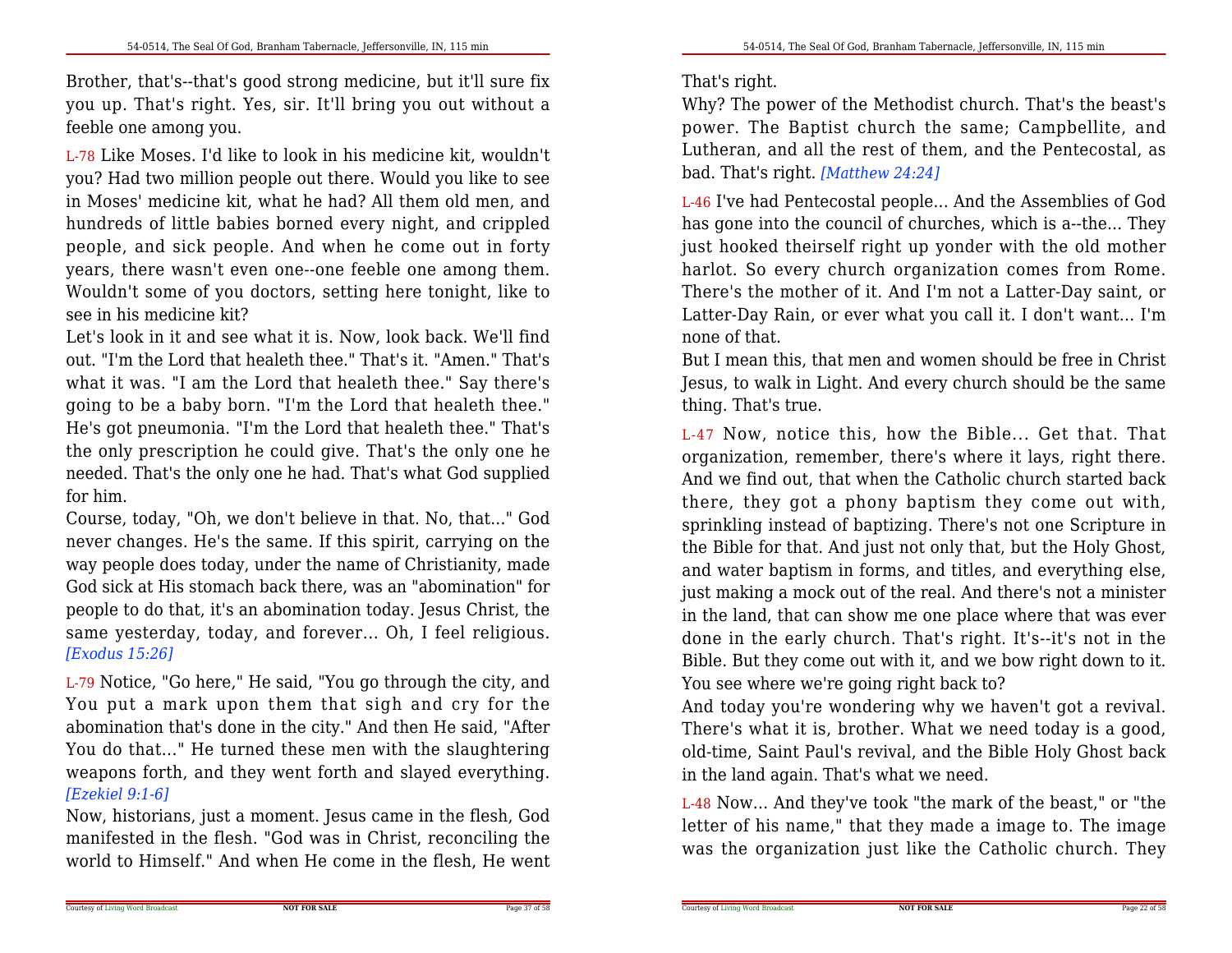organized it and made an image of the Catholic church. Is the Methodist church an image of it, the Baptist church, the Presbyterian church, the Pentecostal church, the Holiness church, the Pilgrim Holiness, and United Brethren? Every one that organized, patterned off of there. It never was inGod's Bible. That's right. Organizations organizing...

God's the Leader. Take it on back as far as you want to. Look at Israel, coming up out of Egypt. And all those Moabs standing up there, fundamental, offering the sacrifices; seven altars, seven go... seven sheep, speaking of the coming of Christ; seven ox, a clean offering. Right there, his great prophet standing out there, Balaam, to curse Israel. And there was Israel... There was Moab, a great nation. There was the Amorites and all, great nation, organized together asa nation.

And Israel was scattered out there on the prairies with a bunch of tents. They were pilgrims and strangers, seeking a City to come, strictly interdenominational. And what did they do? They had signs and wonders following them. These didn't; and they were jealous of those. Them were spirits.*[Revelation 20:4]*, *[Revelation 14:9-12]*, *[Revelation 13:11-18]*

L-49 God takes His man, but never His Spirit. He taken Elijah, and His Spirit come upon Elisha; several hundred years later,it come upon John the Baptist; predicted again in the lastday.

The devil takes his character, but never his spirit. That same religious teacher that condemned Jesus Christ because of His miracles and signs and wonders, and differed with Him on the Scripture, was flat enough to come and tell Him about it. That same spirit lives right down in ecclesiastical teachers today, for it's foreordained of God to come into that condemnation. That's what the Bible said. "Men of old,foreordained to this condemnation, to turn the grace of our Lord into lasciviousness." That's exactly right. In Jude the3rd--the 3rd verse of--of Jude, you can find it. That's right.

that was so sincere and honest before God that they wept,and cried, and prayed day and night, for the sin of the city? What would It do to the preachers that let their women get out here in bathing suits, and stretch out in shorts, and walk up-and-down the streets, and sing in the choir, and paint up and act like Jezebels. And when... Men out there, smoking,and drinking, and carrying on, and gambling, and everything else, and they act as if they was unconcerned about it; going to some big chicken dinner, or a party somewhere. Stay home on Wednesday night and look at television, instead of attending the prayer meeting. In the summertime close thechurch for the services. What would He seal? *[Ezekiel 9:1-6]*

L-76 What we need tonight, is a lot of this here Hollywood evangelism choked down, and an old fashion, God-sent revival, men and women who get down at the altar, and quit this shaking hands, and holding up hands, and sprinkling them, and baptizing face forward, backwards, and all these other little forms and isms. And get down to a real, contrite, broken spirit, where sin is. Mix that together, and start an old fashion crying out, of a newborn child. Amen. That's the kind gets the Holy Ghost. That's right. *[Psalms 34:18]*, *[Psalms51:17]*, *[Isaiah 57:15]*

 No matter whether they're Methodist, Baptist, or Catholic, or whatever they are, when they get before that altar and cry, day and night, "O Lord God, look at the sins of this city! My heart can't rest! I can't rest, Lord, to see these things going on. O God, do something! Send us an old fashion revival," you're on the borderline of getting the Holy Ghost then,brother!...?... *[Isaiah 66:2]*

L-77 But if you walk up there because you've jumped up-anddown, or because you danced with the music, or because you done something else; and walked around and blowing up, and unconcerned, and pouting, and fussing, and church-joining, and jumping from place to place; it shows you never gotnothing in the beginning.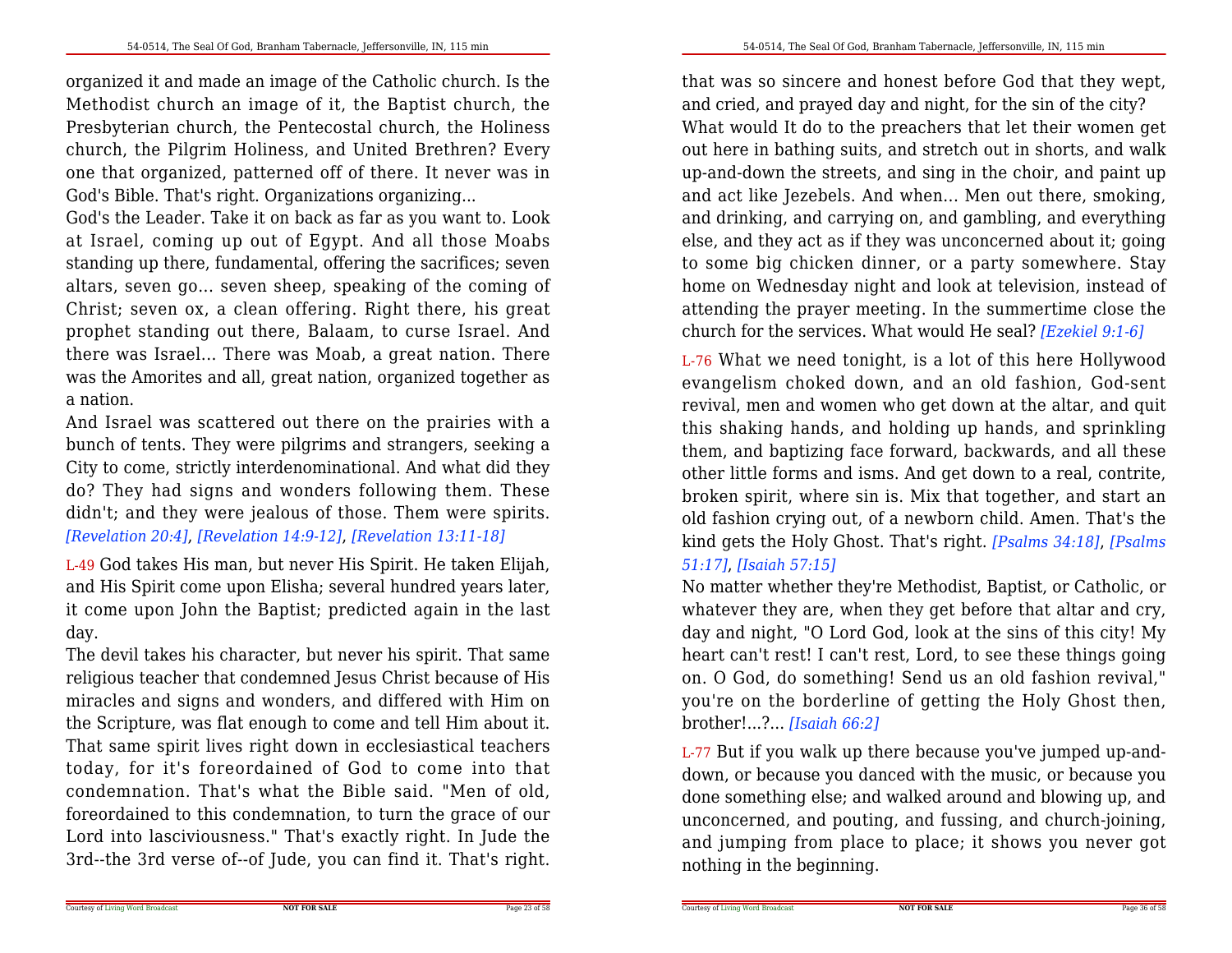**children, and women: but come not nigh unto any... upon... which... the mark; and he begin at the sanctuary. And... beginning at the ancient ofmen which were before the house.** *[Ezekiel 9:2-6]*

L-74 Now, watch the prophet in the Spirit, taken up into glory. God said, "I'm going to show you how I'm going to settle it with the Jews, before coming to the Gentiles." Read the verse, or the chapter before it. Now, when he come in there,he said, "I saw..." First, he saw sin in the city, like he hadnever saw before, and he saw Jerusalem.

Now you remember, it's destinated only to the Jews, not the Gentiles, the Jew, and their capital, Jerusalem. Just like last night, we had it destinated to the Protestants; now, tonight,it's to the Jew.

 He said, "Go through the city." Here come the men with slaughtering weapons in their hand, going forth to slaughter everything in the city. He said, "Now, just hold it, just aminute." *[Ezekiel 8:1-18]*

L-75 And out of there come a Man dressed in white. Let's stop <sup>a</sup> minute. "Dressed in white": righteousness, holiness, dressed in white. He had a inkhorn at His side. He said, "Go through the city first, before they come, and put a mark upon the forehead, a mark upon the forehead of every man, woman, boy, and girl, in the city, that sighs and cries for the abomination that's did in he city, for the sins of the people."Put a mark upon them!

 And then, after He went through and marked, He returnedback and said, "It's done."

 Then He sent the men, said "Go forth, and don't you spare nothing, but you utterly slay everything that hasn't got thatmark upon it."

 Looky here, brother. That Marker was none other than the Holy Spirit. And notice, if He come to Jeffersonville tonight,to the Branham Tabernacle, or any other tabernacle in thecity, or any other church, who would He put a mark upon,

# *[Malachi 3:1]*, *[Malachi 4:5-6]*, *[II Kings 2:13-15]*, *[Jude 1:4]*

L-50 Notice, all those things proving that there is the mark of the beast. There's where it's at. So when you're running around here saying, "Well, I sure when the mark of the beast comes..." be careful that you haven't already got it. And those who have so, will be punished in fire and brimstone, poured out of the cup of God's indignation, to be tormented day and night, forever and forever. It's a serious thing. Now, how isyour escape?

 There is going to be a time, which is coming right now.Notice, and in that organization moving out... Let me give you a little hint here. In that organization moving down like that, it's coming a time to where you'll have to belong into that organization or you can't buy or sell; or have that mark of apostasy, church mark. You have to belong to some organization or you can't buy or sell. *[Revelation 13:11-18]*,*[Revelation 14:9-12]*, *[Revelation 15:1-4]*, *[Revelation 16:1-2]*, *[Revelation 19:20]*, *[Revelation 20:4]*

L-51 And listen, to you people who knows what's Truth. I'm not saying get away from your church. I ain't saying nothing against your--about you or about your members. I'm saying about headquarters, back there when they organized the thing and made it, "We're going to do this. We're going to do that." And they set that ironclad rule. And God tears it topieces, and takes His Church right out of it; always did it.

L-52 Look in the journey of the children of Israel. They built a fire. They stayed every night. The Pillar of Fire hung over them. And I don't care what time of day or night it was, when that Pillar of Fire left, trumpets blowed, and Israel packed camp and left. If it was midnight, two o'clock in the afternoon, whenever it was, they packed camp and followed the Pillar of Fire. Is that right? [The congregation says,"Amen."-Ed.] They followed the Fire.

Well, when Martin Luther saw the Fire of God move out,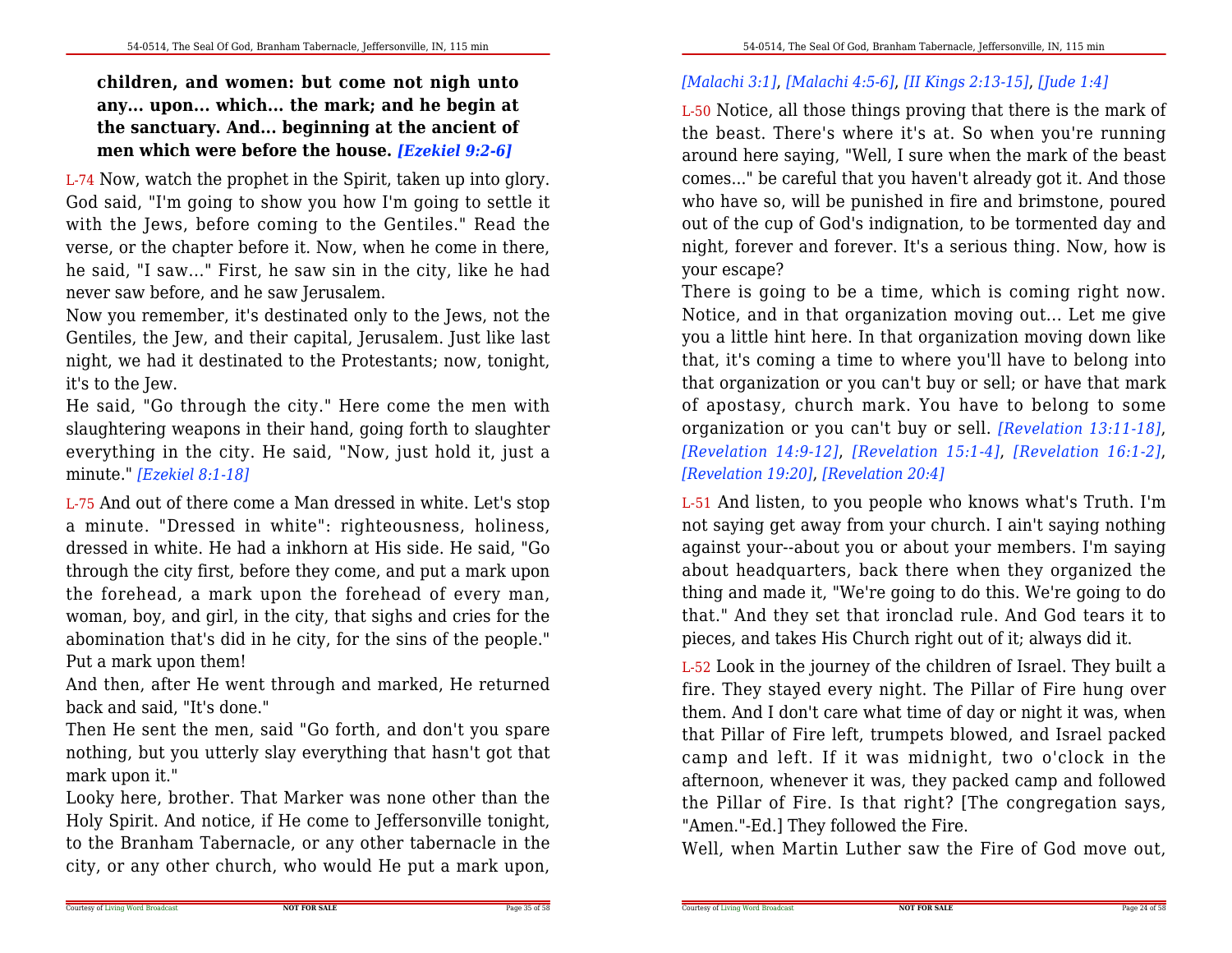Martin Luther come out, following the Fire out of Catholicism. But he built under there, and organized his church; and he couldn't move. The Fire moved right on out,and Wesley saw It, and away he went after It. That's right.The Fire of God left Luther setting.

L-53 Then the first thing you know, Wesley built under It, the Wesleyan Methodist church. And then come Alexander Campbell, John Smith with the Baptist, and so forth like that,and Moody, and all that. Then the first thing you know, they begin to get ritual, and starchy, cold, when the old prophets died off, and so forth. This new bunch come on with nothing but a seminary education, and then the first thing you know,the hands got in the pie and messed it up.

 And the Holy Ghost moved out, and the Pentecostals saw It and away they went (That's right.), moved right on out awayfrom the Methodists and Baptists, and so forth.

 Now, the cruel thing of it, but to fulfill God's Word, the Pentecostals organized, and just as cold and ritual as the rest of them. But look, there will never be another church age. The last is the Laodicean Church Age, which is neither hot nor cold, just about enough religion, when the music's a playing, to dance up-and-down the aisle, and then set down,go home and talk about your neighbor. *[Revelation 3:14-21]*

L-54 What we need today is an old fashion, Holy Ghost, Godsent burn-out, a revival that'll make you lay on your face and cry, day and night, and weep and wail, and carry on, for thesins of the world. We'll get into it. That's right.

 But there they are. That's just where we got, lukewarm. God said, "Just makes Me sick at my stomach: I'll just spue you from My mouth." That's the church, the Protestant church,rejected. The Protestant church is rejected, from Pentecost toLuther, every bit of It. God's Word says so.

But out of each one of those churches, He's taken an Elect. He has taken the Seed out of every one, out of the Methodist,the Baptist, the Presbyterian, the Lutheran, all through there,

Now remember, we're talking over in that space there, the Jews, just before their ending up. Now we're in the Gentiles, at their ending up. Then we're going into the Millennium. Allright.

But now watch though, we're ending up the Jews now. The prophet foresees it. This is still a hundred years, about eight hundred years before the coming of the Lord, and it wasprophesied by the prophet. Now, listen close while we read.

 He cried also in mine ears with a loud voice, saying, Cause them that have charge over the city to draw near, and every man with a slaughtering weapon, or... destroying weapon inhis hand.

Now watch closely now as we read.

**And, behold, six men came from... the higher gate, which lieth towards the north, and every man a slaughtering weapon in his hand; and the man among them, with white clothes clothed in linen, with a writer's inkhorn by his side: and they went... and stood before, beside the brasenaltar.**

**And the glory of the Lord God of Israel was gone up from the cheribims whereupon he was, to the threshold of the house. And he called to the man clothed in linen, which had the writer's inkhornby his side;...** (listen)

**And the Lord said unto him, Go through the midst of the city, through the midst of Jerusalem,...** (destiny to Jerusalem)**... and set a mark upon the forehead of the men that sigh and... cry for... the abominations... done in themidst thereof.**

**And then to the others he said in mine ear, Go...after them through the city, and... smite: and letnot your eye spare, neither have... pity:**

**Slay utterly old and young, both maids,... little**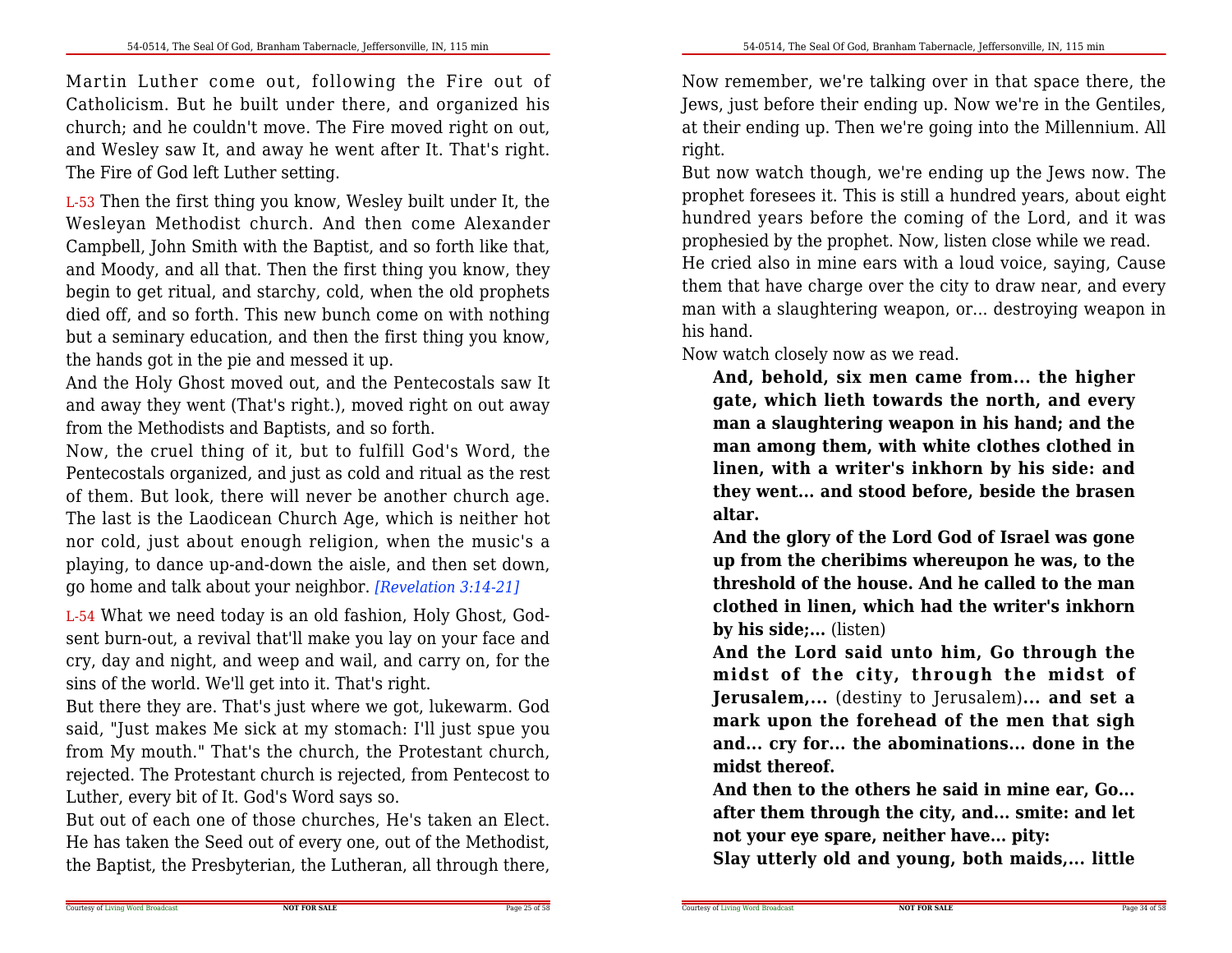before the Gentile age ever started. He's sealed away under them golden candlesticks (we had a chart to get it), backthere under that age.

He kept fooling with them down through Abraham, Isaac,Jacob, David, and all down through the dark age that they had in the days of Ahab, on down, Solomon, so forth, until it come out in that lukewarm condition. But just before He closed that dispensation there, He gave a great virtue of the Holy Ghost to the Jews alone, "Go not in the way of the Gentiles, but go to the lost sheep of Israel." Is that right? "He came to His own, and His own received Him not. But as many as received Him, gave He the power to become the offspringsof God." *[Revelation 3:14-21]*

L-72 He said, "I give unto them Eternal Life." Eternal Life comes from the Greek word of "Zoe." Zoe is that Life. Zoe is the Life of God. And if the Life of God's living in you,produces a godly life just as certain as I'm standing in this platform. And the man that's got It, can no more perish than God can perish, because God's in the man. Amen. "He that heareth My Words, and believeth on Him that sent Me, has Everlasting Life, and shall not come into condemnation; but hath Everlasting Life. He that eats My flesh and drinks My Blood, I'll raise him up in the last days." That's His Word.What a consolation to the believer. And what a condemnation to those who reject to walk in the Light. *[John 10:28]*, *[John5:24]*, *[John 6:54-56]*

L-73 Getting warm, isn't it? All right, It's good for you. Notice, see if this is true. Brother, we could take it Scripture after Scripture, week after week, week after week, and stay on this, plumb--same subject for a year, still not pull it out of theBible, all of it, and right on the same thing.

 Now, for just a little preliminary here, we're going back and find out what rejecting the baptism of the Holy Ghost meansto you, what it meant to them in the day.

Now, in Ezekiel the 9th chapter the prophet seen Jerusalem.

Catholic, and all He's taken a remnant, taken a people out.*[Revelation 3:14-21]*

L-55 Here not long ago, a little lady laying right here in Louisville, Catholic, dying. I went over there. And the priestsaid, "Nonsense, to such a thing!

 And her husband said, "Step aside. Let him come in." Walked in there. And the woman was supposed to be dead the next morning. While praying for her, a vision broke forth, and said, "THUS SAITH THE LORD." That's right. The next morning... Told her how many hours it would be, just exactly to the dot, when she'd go home well. They laughed it to scorn. And the very same hour the Holy Spirit spoke; she went home a well woman, and is well today. She was aCatholic. They were Catholic. They was a Catholic.

L-56 When you receive Light... In the Old Testament... Let me show you the brand now. Listen close, then I'm going to go straight to my subject. Look, in the Old Testament when a slave was under slavery, and then he had... He was bought over there, with a price. He had to serve that master until the year of jubilee. And when the year of jubilee come, there wasa trumpet sounded.

And when the slave was out there, him and his kiddies, and wife and all of them wanting to return to the old homeland...They were stomping in the fields, and the taskmaster beating them, and this way and that way. And then when the jubilee priest come by, sounding the trumpet, and that priest sounded the trumpet, and that man, he heard the trumpet, he could drop his hoe, he could drop whatever he was doing,look in the taskmaster's face, and say, "You can't hit me one more time. I'm free." Walk right away and go home. Why? There's the sounding of jubilee, when they heard the sound.*[Leviticus 25:8-22]*, *[Exodus 21:1-6]*

L-57 And that's the Gospel, the jubilee, that you're free from sin. You're free from all these filthy habits and things that theworld had produced here in the name of religion, under both

Page 33 of 58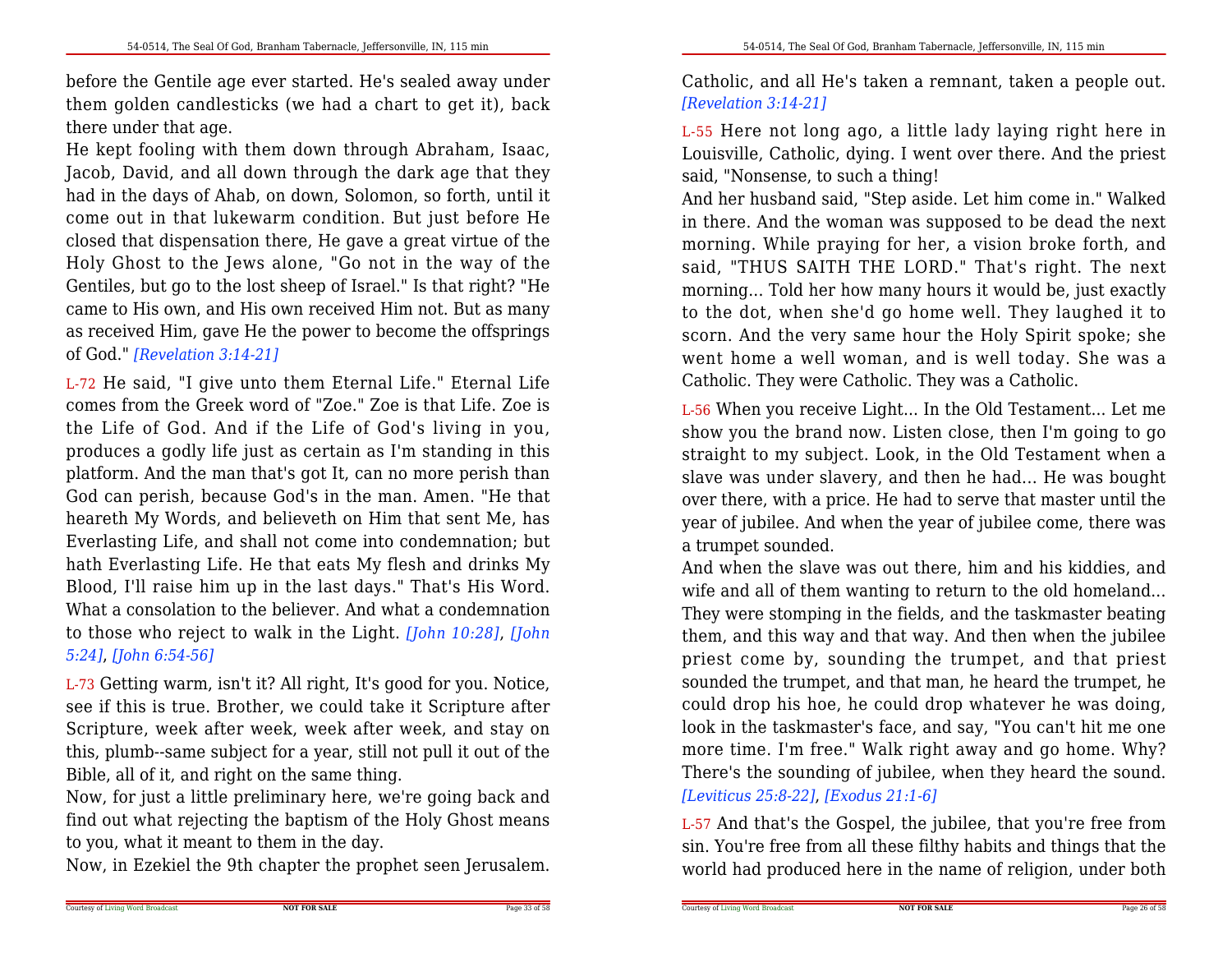Protestant and Catholicism, under the mark of the beast.That's right. You're free.

 You don't have to be. But then if that man refused to receive that, then that man was taken from there to the post of the altar of the church, and had a mark put on him, bored a hole in his ear. And he was a servant to that master as long as helived.

And you refuse to accept Gospel Light when It's preached in the power of the Holy Ghost by the Bible, you can seal yourself to your eternal destination. Amen. *[Leviticus 25:8-22]*,*[Exodus 21:1-6]*

L-58 Now look, one more little thing, if you'll excuse me for making that remark a few moments ago, about--about themen. But, looky here, "Deceive the very elect..."

 Now, we've been hitting Lutheran, Baptist, and so forth, and the Catholics, now let me get down to you holiness people just a minute. See? I believe in holiness. You must be holy. "Without holiness no man shall see God," not my holiness, His holiness. And nothing I can do about; it's what He's done for me. Don't stand in my own, 'cause I have none, don't ever tryto have any. I don't try to--to be.

"Are you trying to hold on, Brother Branham?" No, sir. I just turn loose and let Him hold on. That's right. He's the One that's holding on. Just stay dead. That's all you have to do. Just keep yourself dead. He will hold on. He's already held on. He held there till He said, "It's finished." That settled it. Oh, God is fixing to do the same. It's finished. *[Matthew24:24]*, *[Matthew 5:8]*

L-59 But holiness people, you Nazarenes and Pilgrim Holiness now, remember, under the power and the come out of the Wesley church, or the Methodist church, when they organized, you dear holiness people come out, said, "We'llcontinue holiness." That was wonderful. You just kept up that age, that Philadelphian age, till it come to the Laodicean. Butwhen the baptism of the Holy Ghost come, and the signs

long time. You'll load up, and you're going to heaven; you're taking everything with you: your card games. Huh! Every other thing that you can load into the church, you're trying to take it with you. God just condemns it; ain't ready for sealing.But when God sees a man, contrite, broken spirit, sincere in heart, down at the altar, God closes the door of the world to him, and seals him in there by the baptism of the Holy Ghost, and it lasts until Jesus comes: not from one revival to theother, but until the day of your redemption. *[Ephesians 4:30]*

L-69 When that boxcar, the door, is closed, and the government seal's put on it, it cannot be opened no moreuntil it reaches its final destination.

And every man that's born again and sealed into the Kingdom of God, has no more desire of the world until the day Jesus Christ takes him into the Kingdom. So if you're having trouble, and saying you got the Holy Ghost; whether you belong to the Methodist church, Baptist church, Pentecostalchurch; whether you shouted, spoke with tongues, baptized forward, backwards, sprinkled; if you're still having them kind of troubles, you'd better come back and checkup on the load. That's right. Take too much with you; it's too loose,shaking. God won't seal it that way. *[Ephesians 4:30]*

L-70 When a grain of wheat falls into the earth, no matter... If that grain of wheat dies to itself, it can't produce a cocklebur, to save its soul. A grain of wheat will bring forth a grain of wheat, just as sure as anything. And if we are sowed with the incorruptible Seed of God, how can It produce anything but alife of Christ's Life?

 The Holy Spirit leading the Church, leads It in the power of the resurrection of Jesus Christ, and you're sealed until the day of the redemption. That's the Bible. "Grieve not the Holy Spirit of God, whereby you're sealed until the day of yourredemption." Ephesians 4:30. *[Ephesians 4:30]*

L-71 Now, before the Holy Spirit ever come, he's sealed away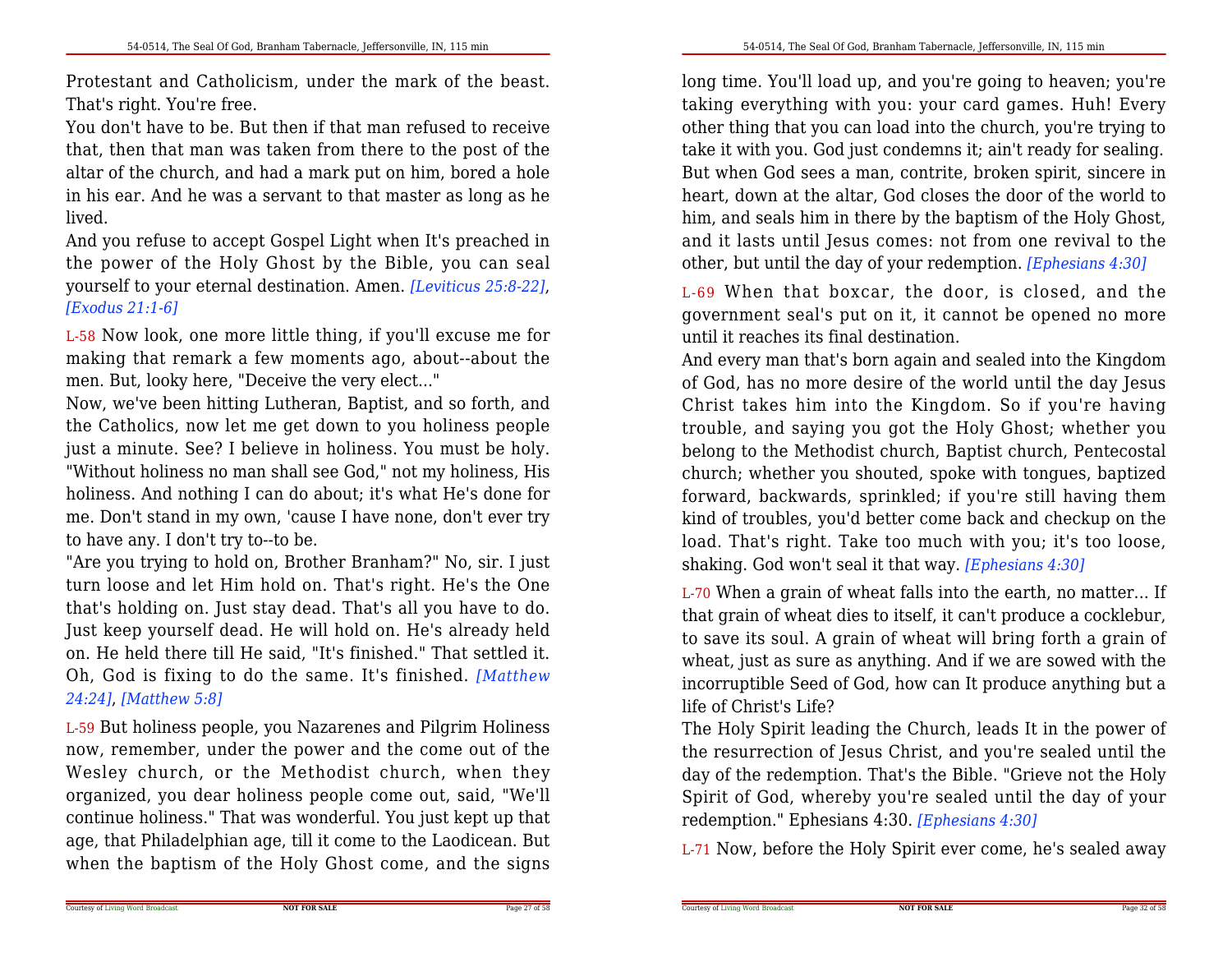When the plagues was coming, only thing was protected was those who were sealed away in the Kingdom of God. This is the investigating judgment, when men... And--and if God willhelp me, in a few minutes we'll prove it by the Word of the Lord, that this is the time of the sealing of the plagues. And those who reject It, there is nothing left but eternal punishment.

L-67 Now, we'll go over in the Old Testament. And let's go over here, if you will, to the Book of Ezekiel, it you will, and let's read a while in Ezekiel 9. Now, by God's help now, may He help us to settle down now for teaching, just for the next thirty minutes, if God willing. Now, this is pertaining, youmarking it, Ezekiel 9, this is the pertaining...

 The first thing we ought to get settled now, what is the Sealof God? [Blank.spot.on.tape--Ed.] Don't you think that would be essential? Is the Bible a good enough word for you? Now, I know you have them, that want to say, "Keeping the sabbath day," but there's not one speck of Scripture to support that in the New Testament. Let's find out what the Seal of God is according... Turn to Ephesians 4:30, 4:30, and 1:13. Mark itdown. Ephesians 4:30 says:

**Grieve not the holy Spirit of God, whereby ye are sealed until the day of your redemption.** *[Ephesians 4:30]*

Now, what does sealing mean? Sealing is <sup>a</sup> "sign of completion." Is that right?

L-68 Well, did you ever see a railroader loading the cars? He will go out and He will set so much here, and so much here. The inspector comes by; he looks in, and if this is a little loose, it shakes, "Nope. I won't seal it. Got to tear it out and do it over again." Next thing, He will try to load it again; He will get this wrong. The inspector will come by, "Wrong. Do itover again."

And that's what God has been doing with His church for a

turned back to the church, you called it the devil. Because they spoke with tongues and believed in these things, you said, "It was of the devil." And when you did that, youblasphemed the Holy Ghost.

How can I say to my hand, "I have no need of you"? If there is teachers, there's speaking in tongues. If there is evangelists, there's also gifts of healing. How can the foot say to the eye, "I have no need of you"? See? You, if you're a born child of God, you walk and accept everything God says is right. You'llwalk right in the Light. *[I Corinthians 12:12-26]*

L-60 When it was time for the Church to move, Luther moved. When it come time for the--the Church to move It's hands,Wesley moved the hands. When it come time for the Church to speak, Pentecost come on the scene. That's right. But,now, notice.

You say, "And a type?" You say, "Is there a type of that?" Yes,sir.

Do you realize that Judas Iscariot, the real antichrist, was a very religious man? Did you realize that? They had so much confidence in him, the brethren, till he was the treasurer of the church. And Judas Iscariot was justified by faith, believing on the Lord Jesus Christ. He was sanctified through the Word: Hebrews 17:17--I mean Saint John 17:17, "Sanctify them, Father, through the Truth; Thy Word is the Truth." AndHe was the Word. *[John 17:17]*

L-61 And they were given power to go out and preach the Gospel, and to cast out devils, and to heal the sick. Judas Iscariot, Matthew 10, was mentioned among them. And they went out and cast out devils, and preached the Gospel in such a way till sinners repented and devils left. And they come back rejoicing, and shouting, and having a big time, like a little, holiness camp meeting. And Judas was right with them. That's exactly right, right along with them. But when it come time for Pentecost, Judas showed his colors. *[Matthew10:1-42]*